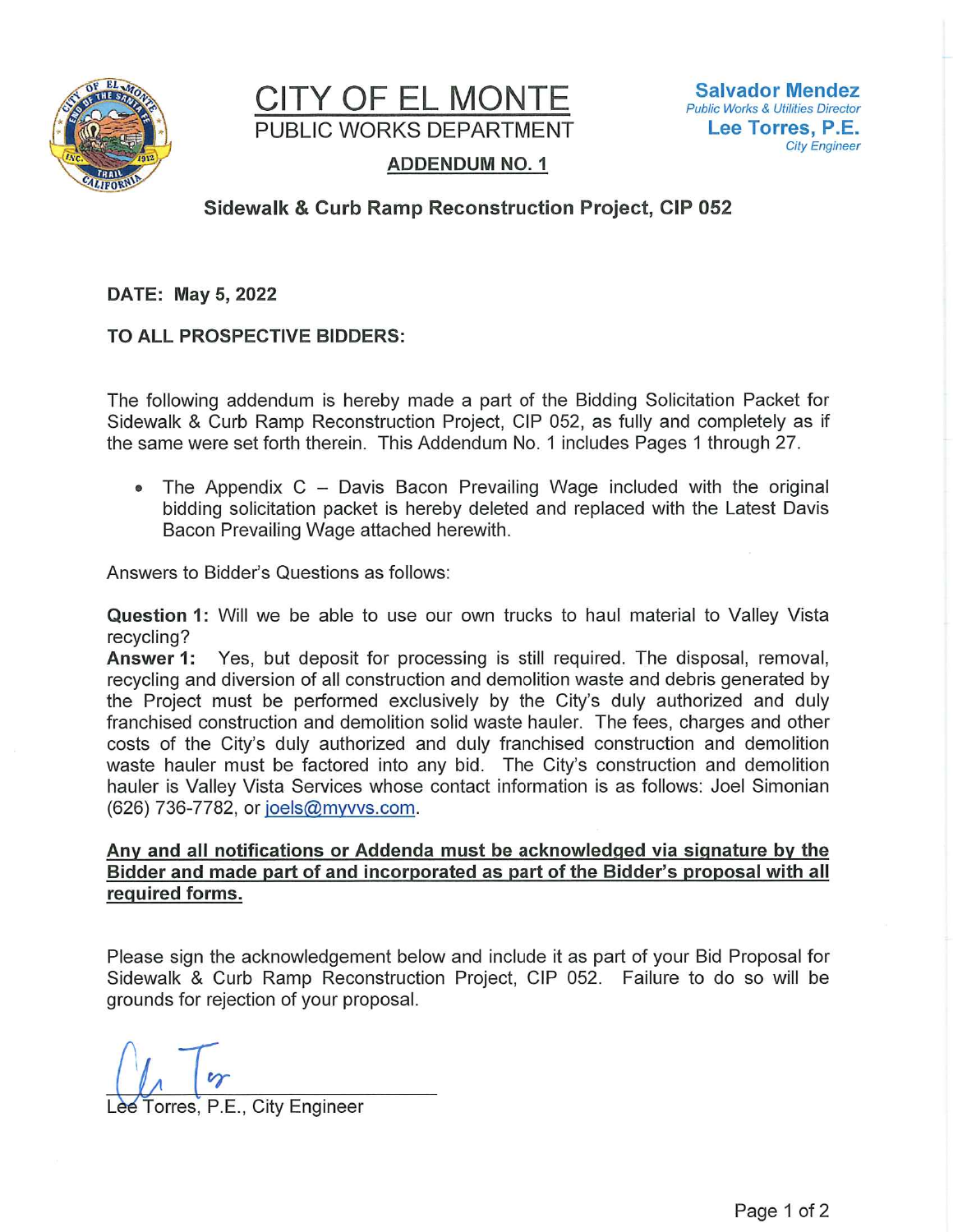



# **ADDENDUM NO. 1**

# **Sidewalk & Curb Ramp Reconstruction Project, CIP 052**

# **ADDENDUM ACKNOWLEDGEMENT**

Proposer shall signify receipt of all addenda (if any) here: **Addendum No. 1**

Respectfully submitted,

Company Name

\_\_\_\_\_\_\_\_\_\_\_\_\_\_\_\_\_\_\_\_\_\_\_\_\_\_\_\_\_\_\_\_ Proposer's Legal Name

\_\_\_\_\_\_\_\_\_\_\_\_\_\_\_\_\_\_\_\_\_\_\_\_\_\_\_\_\_\_\_\_ Proposer's Legal Signature

 $\blacksquare$  Title

\_\_\_\_\_\_\_\_\_\_\_\_\_\_\_\_\_\_\_\_\_\_\_\_\_\_\_\_\_\_\_\_

\_\_\_\_\_\_\_\_\_\_\_\_\_\_\_\_\_\_\_\_\_\_\_\_\_\_\_\_\_\_\_\_

\_\_\_\_\_\_\_\_\_\_\_\_\_\_\_\_\_\_\_\_\_\_\_\_\_\_\_\_\_\_\_\_

\_\_\_\_\_\_\_\_\_\_\_\_\_\_\_\_\_\_\_\_\_\_\_\_\_\_\_\_\_\_\_\_ Street Address

\_\_\_\_\_\_\_\_\_\_\_\_\_\_\_\_\_\_\_\_\_\_\_\_\_\_\_\_\_\_\_\_ Telephone Number

Date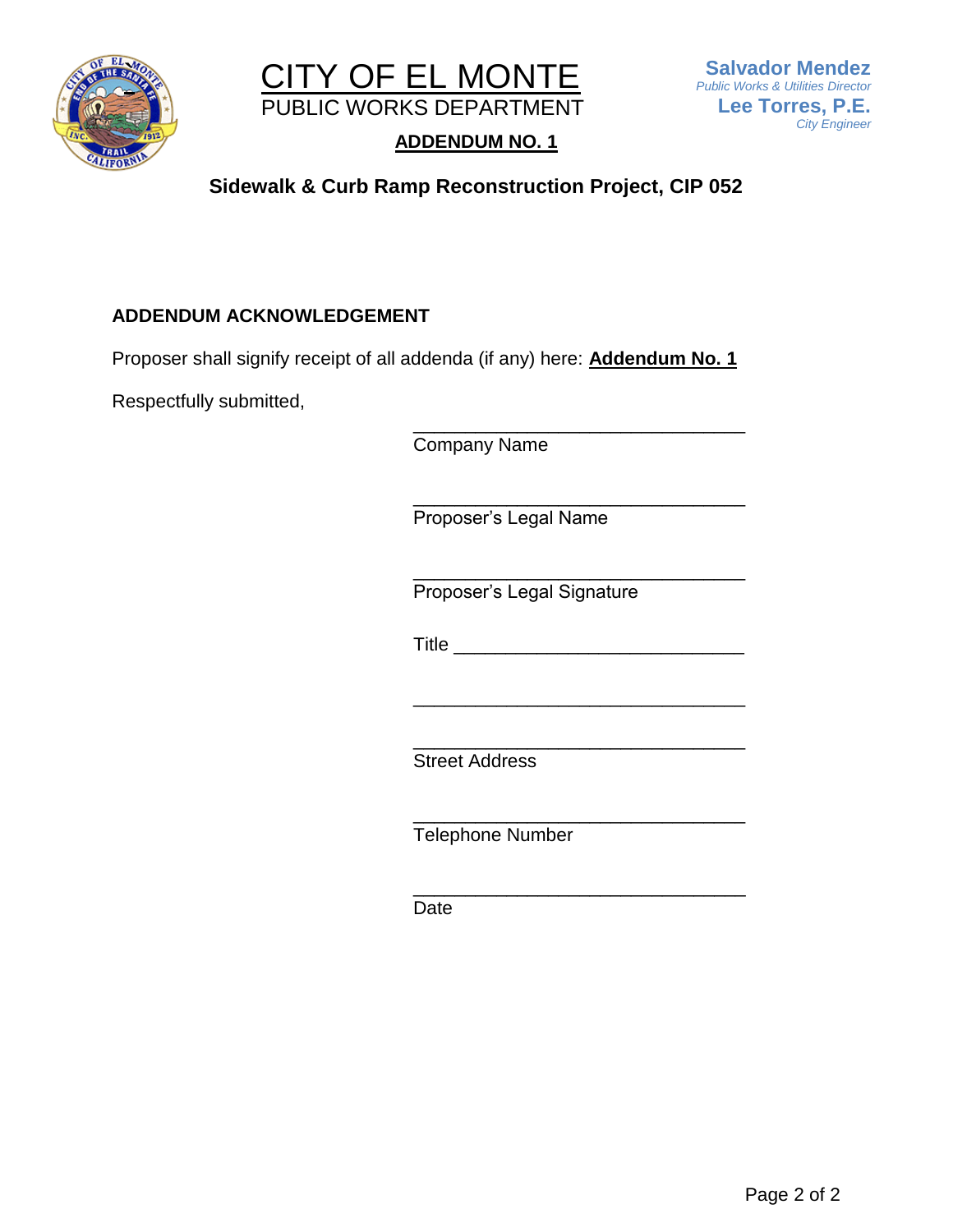"General Decision Number: CA20220022 04/29/2022

Superseded General Decision Number: CA20210022

State: California

Construction Types: Building, Heavy (Heavy and Dredging) and Highway

County: Los Angeles County in California.

BUILDING CONSTRUCTION PROJECTS; DREDGING PROJECTS (does not include hopper dredge work); HEAVY CONSTRUCTION PROJECTS (does not include water well drilling); HIGHWAY CONSTRUCTION PROJECTS

Note: Contracts subject to the Davis-Bacon Act are generally required to pay at least the applicable minimum wage rate required under Executive Order 14026 or Executive Order 13658. Please note that these Executive Orders apply to covered contracts entered into by the federal government that are subject to the Davis-Bacon Act itself, but do not apply to contracts subject only to the Davis-Bacon Related Acts, including those set forth at 29 CFR  $5.1(a)(2)-(60)$ .

| If the contract is entered<br>into on or after January 30,<br>2022, or the contract is<br>renewed or extended (e.g., an<br>option is exercised) on or<br>after January 30, 2022: | Executive Order 14026<br>generally applies to the<br>contract.<br>. The contractor must pay<br>all covered workers at<br>least \$15.00 per hour (or<br>the applicable wage rate<br>listed on this wage<br>determination, if it is<br>higher) for all hours<br>spent performing on the<br>contract in 2022. |
|----------------------------------------------------------------------------------------------------------------------------------------------------------------------------------|------------------------------------------------------------------------------------------------------------------------------------------------------------------------------------------------------------------------------------------------------------------------------------------------------------|
| If the contract was awarded on .<br>or between January 1, 2015 and<br>January 29, 2022, and the<br>contract is not renewed or<br>extended on or after January<br>30, 2022:       | Executive Order 13658<br>generally applies to the<br>contract.<br>. The contractor must pay all<br>covered workers at least<br>$$11.25$ per hour (or the<br>applicable wage rate listed<br>on this wage determination,<br>if it is higher) for all<br>hours spent performing on<br>that contract in 2022.  |

The applicable Executive Order minimum wage rate will be adjusted annually. If this contract is covered by one of the Executive Orders and a classification considered necessary for performance of work on the contract does not appear on this wage determination, the contractor must still submit a conformance request.

Additional information on contractor requirements and worker protections under the Executive Orders is available at https://www.dol.gov/agencies/whd/government-contracts.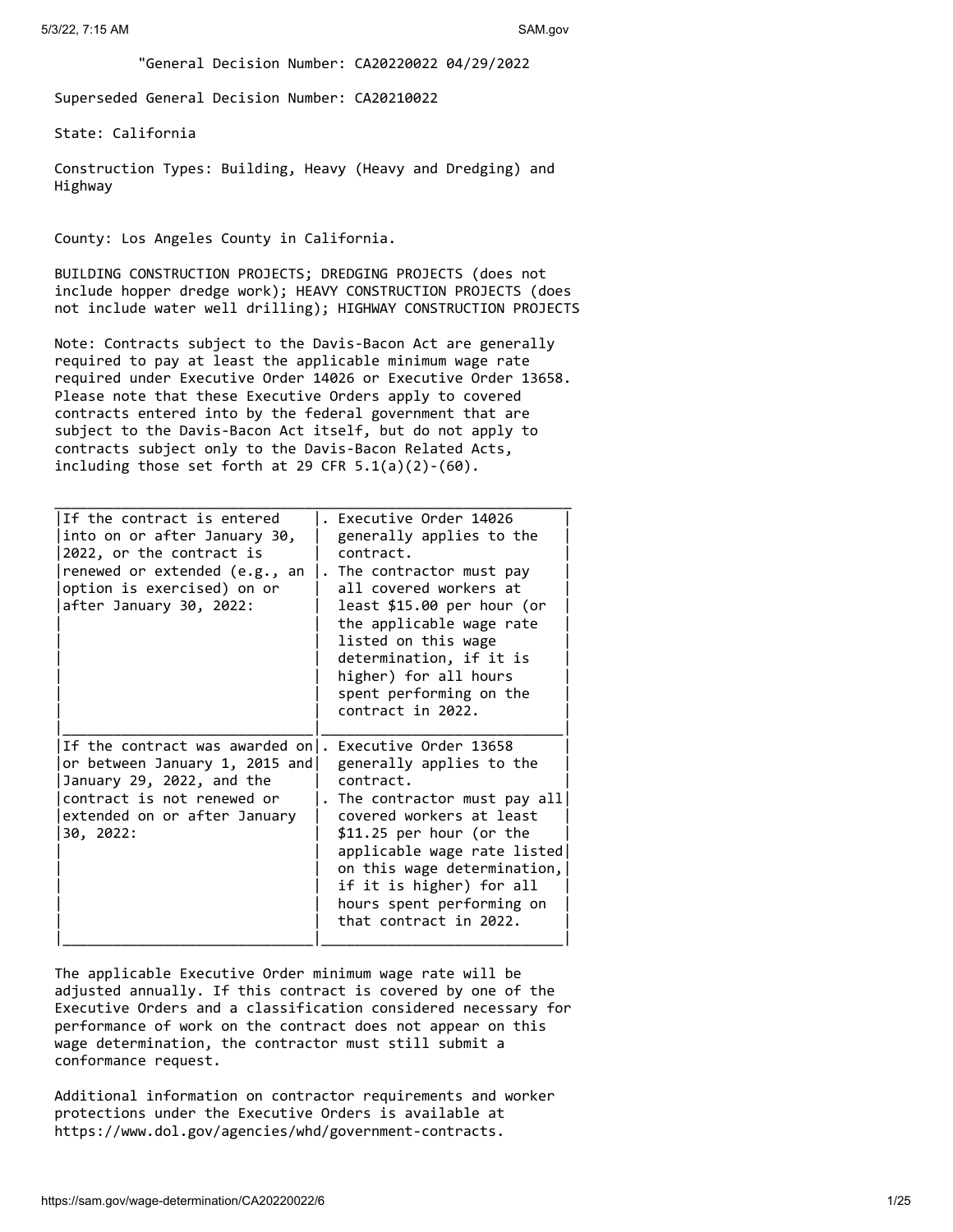5/3/22, 7:15 AM SAM.gov

| Modification Number | Publication Date |  |
|---------------------|------------------|--|
|                     | 01/07/2022       |  |
|                     | 01/14/2022       |  |
| $\mathcal{P}$       | 01/21/2022       |  |
| З                   | 02/25/2022       |  |
| 4                   | 03/04/2022       |  |
| 5                   | 04/01/2022       |  |
| 6                   | 04/29/2022       |  |
|                     |                  |  |

ASBE0005-002 09/01/2021

|                              | Rates | Fringes |
|------------------------------|-------|---------|
| Asbestos Workers/Insulator   |       |         |
| (Includes the application of |       |         |

| all insulating materials,<br>protective coverings, |       |
|----------------------------------------------------|-------|
| coatings, and finishes to all                      |       |
| types of mechanical systems)\$ 47.25               | 24.45 |
| Fire Stop Technician                               |       |
| (Application of Firestopping                       |       |
| Materials for wall openings                        |       |
| and penetrations in walls,                         |       |
| floors, ceilings and curtain                       |       |
| walls)\$ 32.09                                     | 19.66 |
|                                                    |       |

ASBE0005-004 07/05/2021

|                                                                                                                                                                                                                                                                                                        | Rates | Fringes |  |
|--------------------------------------------------------------------------------------------------------------------------------------------------------------------------------------------------------------------------------------------------------------------------------------------------------|-------|---------|--|
| Asbestos Removal<br>worker/hazardous material<br>handler (Includes<br>preparation, wetting,<br>stripping, removal,<br>scrapping, vacuuming, bagging<br>and disposing of all<br>insulation materials from<br>mechanical systems, whether<br>they contain asbestos or $not) \dots $ 22.40$               |       | 13.07   |  |
| BOIL0092-003 01/01/2021                                                                                                                                                                                                                                                                                |       |         |  |
|                                                                                                                                                                                                                                                                                                        | Rates | Fringes |  |
| BOILERMAKER\$ 46.03                                                                                                                                                                                                                                                                                    |       | 38.81   |  |
| * BRCA0004-007 05/01/2020                                                                                                                                                                                                                                                                              |       |         |  |
|                                                                                                                                                                                                                                                                                                        | Rates | Fringes |  |
| BRICKLAYER; MARBLE SETTER\$ 41.53                                                                                                                                                                                                                                                                      |       | 19.48   |  |
| *The wage scale for prevailing wage projects performed in<br>Blythe, China lake, Death Valley, Fort Irwin, Twenty-Nine<br>Palms, Needles and 1-15 corridor (Barstow to the Nevada<br>State Line) will be Three Dollars (\$3.00) above the<br>standard San Bernardino/Riverside County hourly wage rate |       |         |  |
| BRCA0018-004 06/01/2021                                                                                                                                                                                                                                                                                |       |         |  |
|                                                                                                                                                                                                                                                                                                        | Rates | Fringes |  |
| MARBLE FINISHER\$ 35.90                                                                                                                                                                                                                                                                                |       | 14.11   |  |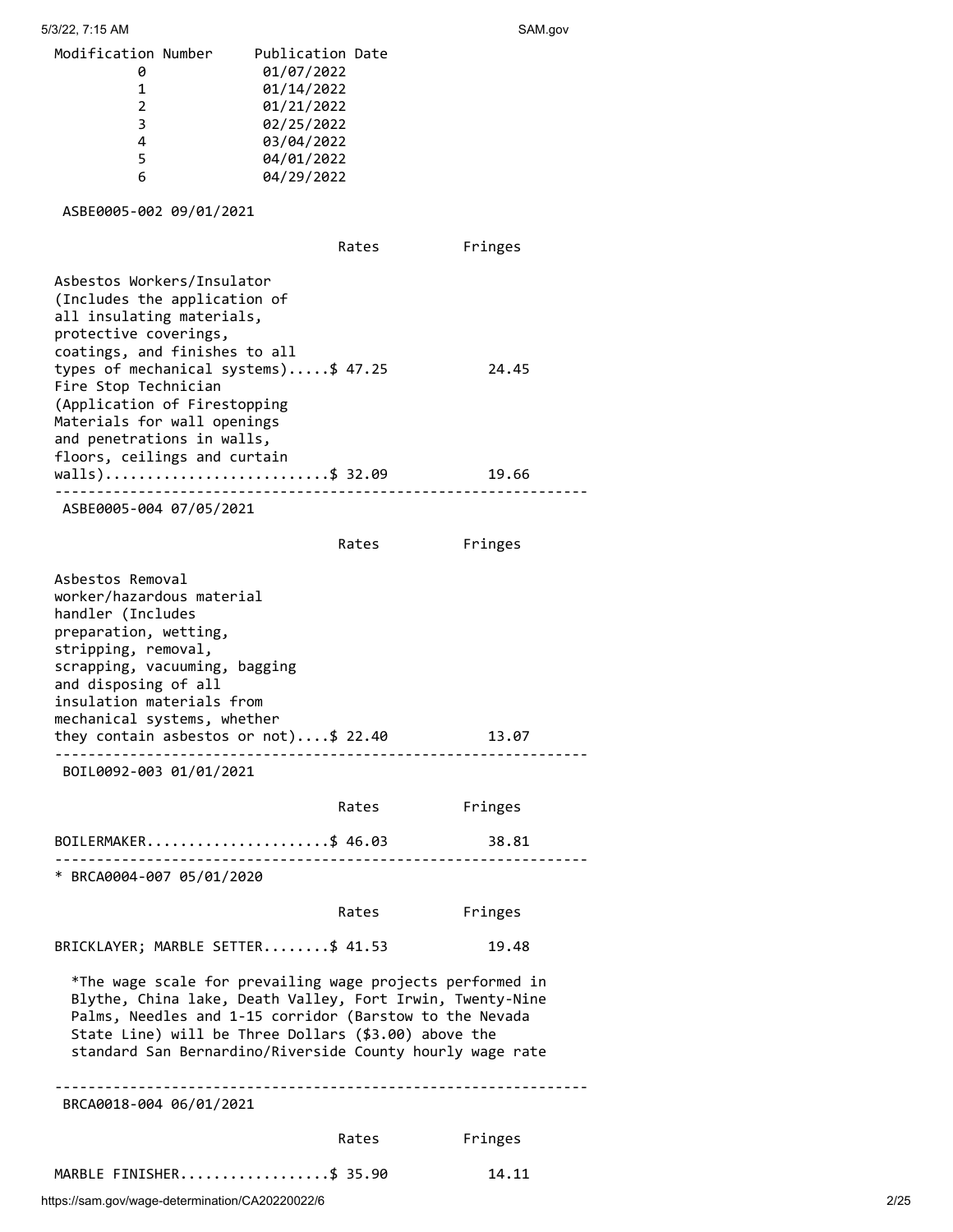| 5/3/22, 7:15 AM                                                                                                                                                                                                                                                                                                                                                                                                    |               | SAM.gov                         |
|--------------------------------------------------------------------------------------------------------------------------------------------------------------------------------------------------------------------------------------------------------------------------------------------------------------------------------------------------------------------------------------------------------------------|---------------|---------------------------------|
| TILE FINISHER\$ 30.47<br>TILE LAYER\$ 43.09                                                                                                                                                                                                                                                                                                                                                                        |               | 12.52<br>18.31                  |
| * BRCA0018-010 09/01/2021                                                                                                                                                                                                                                                                                                                                                                                          |               |                                 |
|                                                                                                                                                                                                                                                                                                                                                                                                                    | Rates         | Fringes                         |
| TERRAZZO FINISHER\$ 35.43<br>TERRAZZO WORKER/SETTER\$ 43.61                                                                                                                                                                                                                                                                                                                                                        |               | 14.10<br>14.63                  |
| CARP0213-001 07/01/2021                                                                                                                                                                                                                                                                                                                                                                                            |               |                                 |
|                                                                                                                                                                                                                                                                                                                                                                                                                    | Rates Fringes |                                 |
| CARPENTER                                                                                                                                                                                                                                                                                                                                                                                                          |               |                                 |
| (1) Carpenter, Cabinet<br>Installer, Insulation<br>Installer, Hardwood Floor<br>Worker and acoustical                                                                                                                                                                                                                                                                                                              |               |                                 |
| installer\$ 51.60                                                                                                                                                                                                                                                                                                                                                                                                  |               | 16.28                           |
| $(2)$ Millwright\$ 52.10<br>(3) Piledrivermen/Derrick<br>Bargeman, Bridge or Dock<br>Carpenter, Heavy Framer,<br>Rock Bargeman or Scowman,<br>Rockslinger, Shingler                                                                                                                                                                                                                                                |               | 16.48                           |
| $(Comment1)$ \$ 51.73<br>(4) Pneumatic Nailer,                                                                                                                                                                                                                                                                                                                                                                     |               | 16.28                           |
| Power Stapler\$ 51.85                                                                                                                                                                                                                                                                                                                                                                                              |               | 16.28                           |
| $(5)$ Sawfiler\$ 51.69<br>$(6)$ Scaffold Builder\$ 42.80                                                                                                                                                                                                                                                                                                                                                           |               | 16.28<br>16.28                  |
| (7) Table Power Saw<br>Operator\$ 51.70                                                                                                                                                                                                                                                                                                                                                                            |               | 16.28                           |
| FOOTNOTE: Work of forming in the construction of open cut<br>sewers or storm drains, on operations in which horizontal<br>lagging is used in conjunction with steel H-Beams driven or<br>placed in pre- drilled holes, for that portion of a lagged<br>trench against which concrete is poured, namely, as a<br>substitute for back forms (which work is performed by<br>piledrivers): \$0.13 per hour additional. |               |                                 |
|                                                                                                                                                                                                                                                                                                                                                                                                                    |               |                                 |
| CARP0213-002 07/01/2021                                                                                                                                                                                                                                                                                                                                                                                            |               |                                 |
|                                                                                                                                                                                                                                                                                                                                                                                                                    | Rates         | Fringes                         |
| Diver                                                                                                                                                                                                                                                                                                                                                                                                              |               |                                 |
| $(1)$ Wet\$ 834.40                                                                                                                                                                                                                                                                                                                                                                                                 |               | 16.28                           |
| $(2)$ Standby\$ 445.84<br>$(3)$ Tender\$ 437.84                                                                                                                                                                                                                                                                                                                                                                    |               | 16.28<br>16.28                  |
| $(4)$ Assistant Tender\$ 413.84                                                                                                                                                                                                                                                                                                                                                                                    |               | 16.28                           |
| Amounts in ""Rates' column are per day                                                                                                                                                                                                                                                                                                                                                                             |               |                                 |
| . <u>.</u> .<br>CARP0213-004 07/01/2021                                                                                                                                                                                                                                                                                                                                                                            |               | <u>------------------------</u> |
|                                                                                                                                                                                                                                                                                                                                                                                                                    | Rates         | Fringes                         |
|                                                                                                                                                                                                                                                                                                                                                                                                                    |               |                                 |
| Drywall<br>DRYWALL INSTALLER/LATHER\$ 51.60<br>STOCKER/SCRAPPER\$ 22.16                                                                                                                                                                                                                                                                                                                                            |               | 16.28<br>8.62                   |
| CARP0721-001 07/01/2021                                                                                                                                                                                                                                                                                                                                                                                            |               |                                 |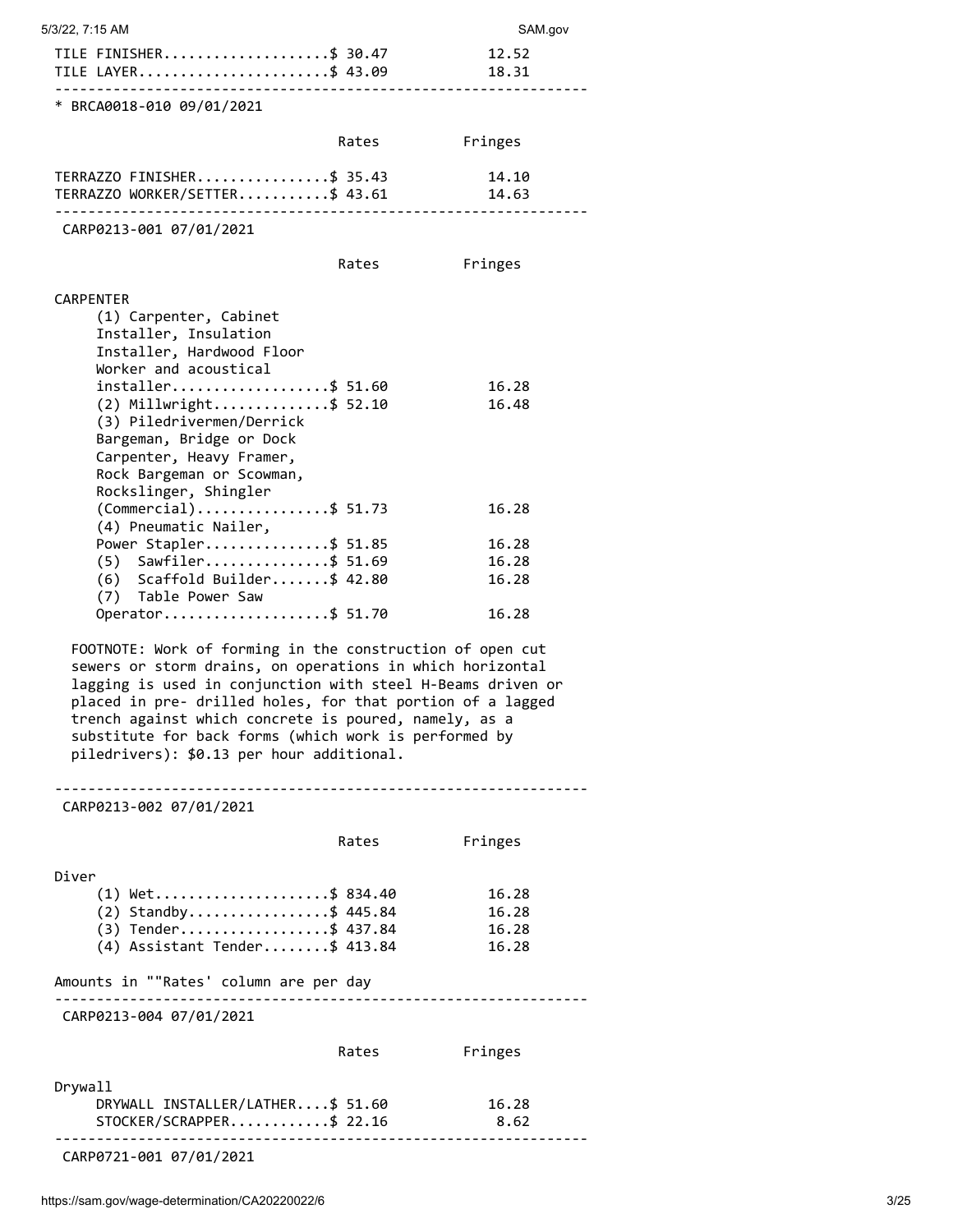| 5/3/22, 7:15 AM                                                                                                                                                                                                                                                                                                                                                                                                                                                                                                                                                                                                                                                                                                                                                                    |       | SAM.gov                    |
|------------------------------------------------------------------------------------------------------------------------------------------------------------------------------------------------------------------------------------------------------------------------------------------------------------------------------------------------------------------------------------------------------------------------------------------------------------------------------------------------------------------------------------------------------------------------------------------------------------------------------------------------------------------------------------------------------------------------------------------------------------------------------------|-------|----------------------------|
|                                                                                                                                                                                                                                                                                                                                                                                                                                                                                                                                                                                                                                                                                                                                                                                    | Rates | Fringes                    |
| Modular Furniture Installer\$ 21.85                                                                                                                                                                                                                                                                                                                                                                                                                                                                                                                                                                                                                                                                                                                                                |       | 7.15                       |
| ELEC0011-004 01/31/2022                                                                                                                                                                                                                                                                                                                                                                                                                                                                                                                                                                                                                                                                                                                                                            |       |                            |
|                                                                                                                                                                                                                                                                                                                                                                                                                                                                                                                                                                                                                                                                                                                                                                                    | Rates | Fringes                    |
| ELECTRICIAN (INSIDE<br>ELECTRICAL WORK)                                                                                                                                                                                                                                                                                                                                                                                                                                                                                                                                                                                                                                                                                                                                            |       |                            |
| Journeyman Electrician\$ 55.05<br>ELECTRICIAN (INTELLIGENT<br>TRANSPORTATION SYSTEMS Street<br>Lighting, Traffic Signals,<br>CCTV, and Underground Systems)<br>Journeyman Transportation                                                                                                                                                                                                                                                                                                                                                                                                                                                                                                                                                                                           |       | $3%+29.37$                 |
| Electrician\$ 55.05<br>Technician\$ 41.29                                                                                                                                                                                                                                                                                                                                                                                                                                                                                                                                                                                                                                                                                                                                          |       | 3%+29.37<br>$3%+29.37$     |
| FOOT NOTE:                                                                                                                                                                                                                                                                                                                                                                                                                                                                                                                                                                                                                                                                                                                                                                         |       |                            |
| CABLE SPLICER & INSTRUMENT PERSON: Recieve 5% additional per<br>hour above Journeyman Electrician basic hourly rate.<br>TUNNEL WORK: 10% additional per hour.                                                                                                                                                                                                                                                                                                                                                                                                                                                                                                                                                                                                                      |       |                            |
| SCOPE OF WORK - TRANSPORTATION SYSTEMS                                                                                                                                                                                                                                                                                                                                                                                                                                                                                                                                                                                                                                                                                                                                             |       |                            |
| ELECTRICIAN:<br>Installation of street lights and traffic signals, including<br>electrical circuitry, programmable controllers,<br>pedestal-mounted electrical meter enclosures and laying of<br>pre-assembled multi-conductor cable in ducts, layout of<br>electrical systems and communication installation,<br>including proper position of trench depths and radius at<br>duct banks, location for man<br>holes, pull boxes, street lights and traffic signals.<br>Installation of underground ducts for electrical, telephone,<br>cable television and communication systems.<br>Pulling, termination and<br>splicing of traffic signal and street lighting conductors and<br>electrical systems including interconnect, detector loop,<br>fiber optic cable and video/cable. |       |                            |
| TECHNICIAN:<br>Distribution of material at job site, manual excavation and<br>backfill, installation of system conduits and raceways for<br>electrical, telephone, cable television and communication<br>systems. Pulling, terminating and splicing of traffic signal<br>and street lighting conductors and electrical systems<br>including interconnect, detector loop, fiber optic cable<br>and video/data.                                                                                                                                                                                                                                                                                                                                                                      |       |                            |
| * ELEC0011-005 12/27/2021                                                                                                                                                                                                                                                                                                                                                                                                                                                                                                                                                                                                                                                                                                                                                          |       |                            |
| COMMUNICATIONS & SYSTEMS WORK (excludes any work on Intelligent<br>Transportation Systems or CCTV highway systems)                                                                                                                                                                                                                                                                                                                                                                                                                                                                                                                                                                                                                                                                 |       |                            |
|                                                                                                                                                                                                                                                                                                                                                                                                                                                                                                                                                                                                                                                                                                                                                                                    | Rates | Fringes                    |
| Communications System<br>Installer\$ 43.87<br>Technician\$ 33.30                                                                                                                                                                                                                                                                                                                                                                                                                                                                                                                                                                                                                                                                                                                   |       | $3% + 15.03$<br>$3%+27.82$ |

SCOPE OF WORK The work covered shall include the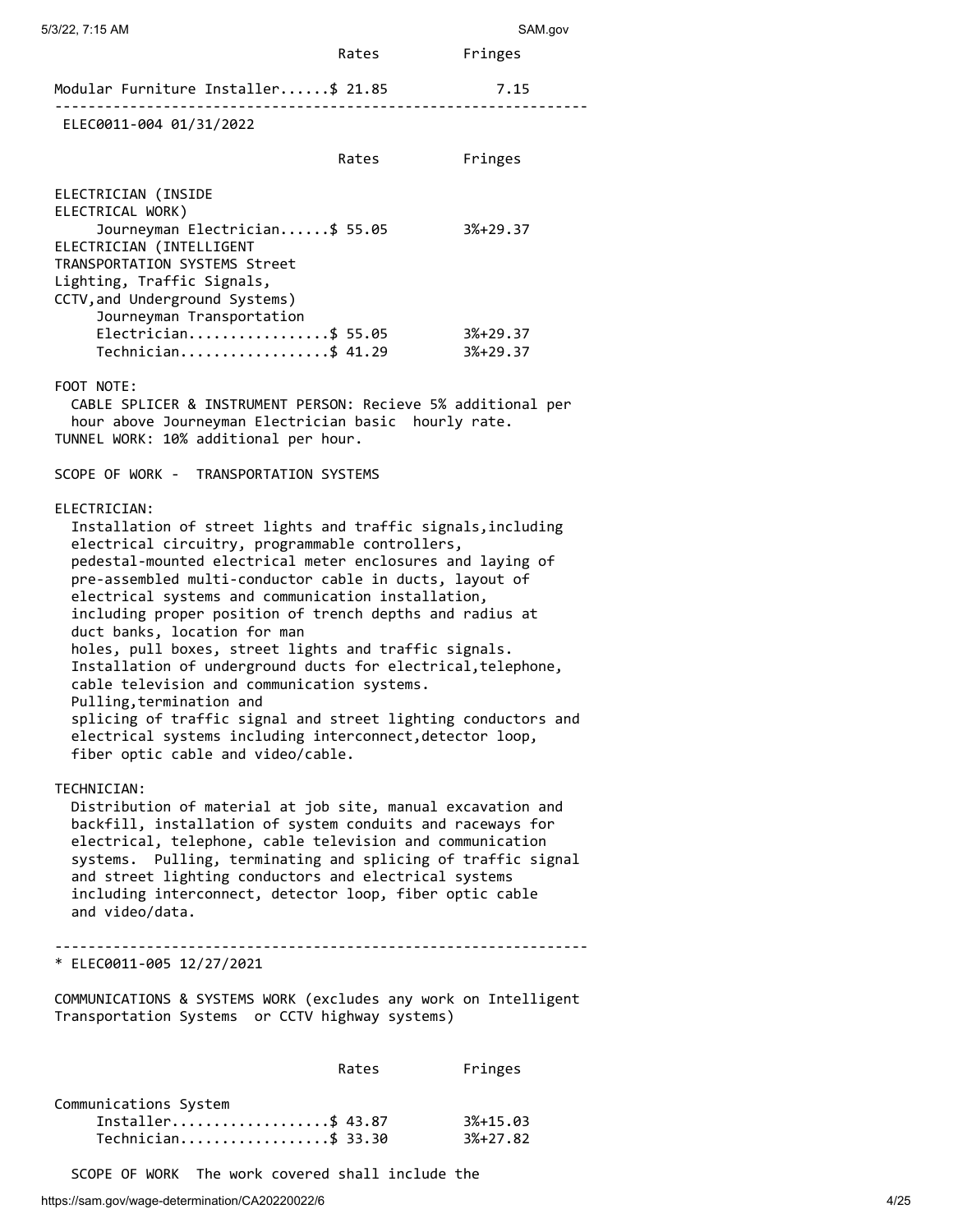installation, testing, service and maintenance, of the following systems that utilize the transmission and/or transference of voice, sound, vision and digital for commercial, education, security and entertainment purposes for TV monitoring and surveillance, background foreground music, intercom and telephone interconnect, inventory control systems, microwave transmission, multi-media, multiplex, nurse call system, radio page, school intercom and sound, burglar alarms and low voltage master clock systems.

 A. Communication systems that transmit or receive information and/or control systems that are intrinsic to the above listed systems SCADA (Supervisory control/data acquisition PCM (Pulse code modulation) Inventory control systems Digital data systems Broadband & baseband and carriers Point of sale systems VSAT data systems Data communication systems RF and remote control systems Fiber optic data systems

 B. Sound and Voice Transmission/Transference Systems Background-Foreground Music Intercom and Telephone Interconnect Systems Sound and Musical Entertainment Systems Nurse Call Systems Radio Page Systems School Intercom and Sound Systems Burglar Alarm Systems Low-Voltage Master Clock Systems Multi-Media/Multiplex Systems Telephone Systems RF Systems and Antennas and Wave Guide

 C. \*Fire Alarm Systems-installation, wire pulling and testing.

 D. Television and Video Systems Television Monitoring and Surveillance Systems Video Security Systems Video Entertainment Systems Video Educational Systems CATV and **CCTV** 

 E. Security Systems, Perimeter Security Systems, Vibration Sensor Systems Sonar/Infrared Monitoring Equipment, Access Control Systems, Card Access Systems

\*Fire Alarm Systems

 1. Fire Alarms-In Raceways: Wire and cable pulling in raceways performed at the current electrician wage rate and fringe benefits.

2. Fire Alarms-Open Wire Systems: installed by the Technician.

----------------------------------------------------------------

ELEC1245-001 01/01/2022

|                                                                                                                                                                                                                                                   | Rates | Fringes                 |
|---------------------------------------------------------------------------------------------------------------------------------------------------------------------------------------------------------------------------------------------------|-------|-------------------------|
| LINE CONSTRUCTION<br>(1) Lineman; Cable splicer\$ 60.19<br>(2) Equipment specialist<br>(operates crawler<br>tractors, commercial motor<br>vehicles, backhoes,<br>trenchers, cranes (50 tons<br>and below), overhead &<br>underground distribution |       | 22.07                   |
| line equipment)\$ 48.08<br>$(3)$ Groundman\$ 36.76<br>$(4)$ Powderman\$ 51.87                                                                                                                                                                     |       | 20.86<br>20.46<br>18.79 |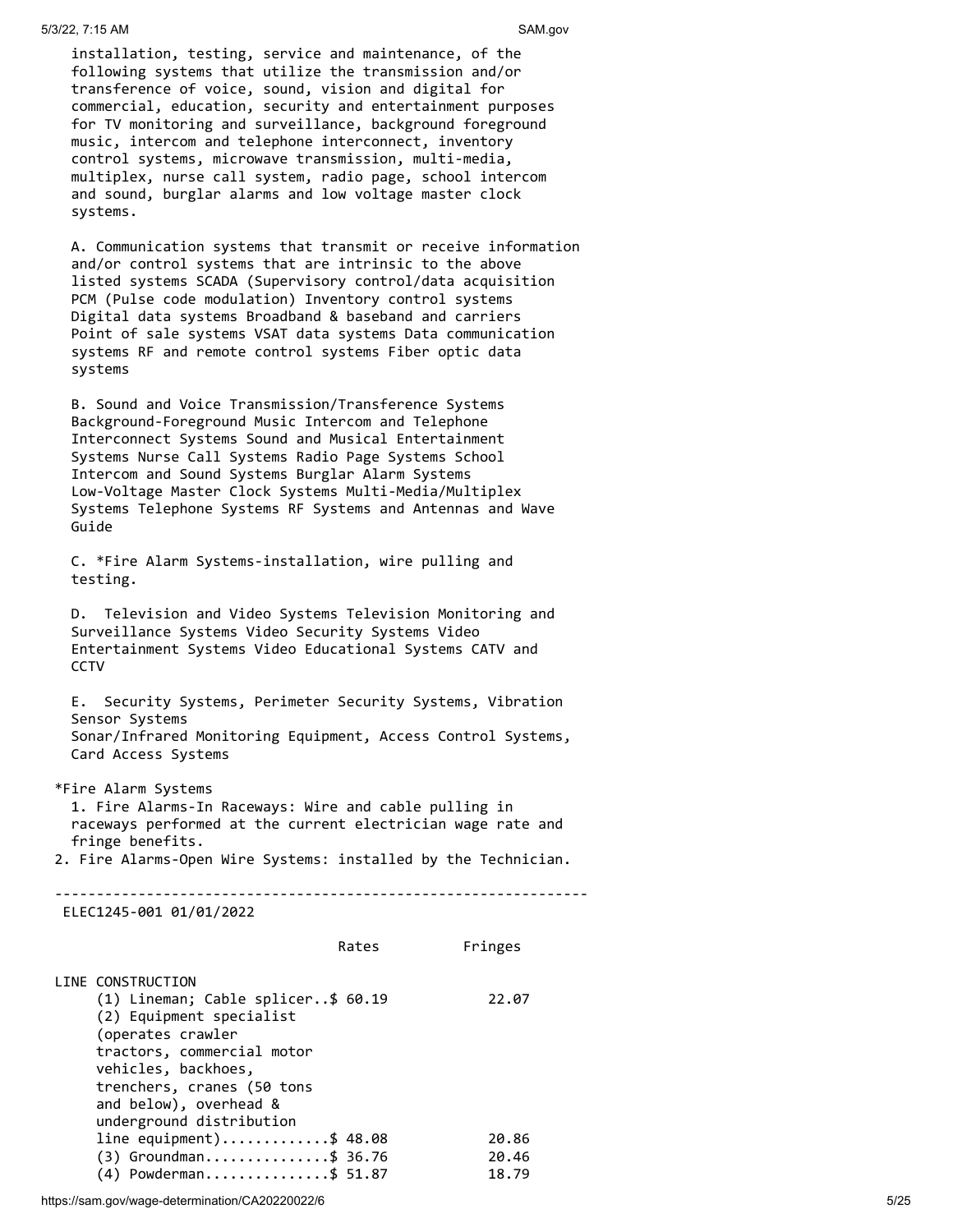HOLIDAYS: New Year's Day, M.L. King Day, Memorial Day, Independence Day, Labor Day, Veterans Day, Thanksgiving Day and day after Thanksgiving, Christmas Day

----------------------------------------------------------------

ELEV0018-001 01/01/2022

| Rates | Fringes |
|-------|---------|
|       |         |

ELEVATOR MECHANIC................\$ 61.34 36.885+a+b

#### FOOTNOTE:

 a. PAID VACATION: Employer contributes 8% of regular hourly rate as vacation pay credit for employees with more than 5 years of service, and 6% for 6 months to 5 years of service. b. PAID HOLIDAYS: New Year's Day, Memorial Day, Independence Day, Labor Day, Veterans' Day, Thanksgiving Day, Friday after Thanksgiving, and Christmas Day.

----------------------------------------------------------------

ENGI0012-003 07/01/2020

| Rates | Fringes |
|-------|---------|
|-------|---------|

OPERATOR: Power Equipment

| (All Other Work) |                                                            |       |
|------------------|------------------------------------------------------------|-------|
| <b>GROUP</b>     | $1$ \$ 48.25                                               | 27.20 |
| <b>GROUP</b>     | $2$ \$ 49.03                                               | 27.20 |
| <b>GROUP</b>     | 49.32                                                      | 27.20 |
| <b>GROUP</b>     | 50.81                                                      | 27.20 |
| <b>GROUP</b>     | 48.96                                                      | 25.25 |
| <b>GROUP</b>     | 51.03                                                      | 27.20 |
| <b>GROUP</b>     | 51.14                                                      | 27.20 |
| <b>GROUP</b>     |                                                            | 25.25 |
| <b>GROUP</b>     | $10 \ldots \ldots \ldots \ldots \ldots \quad$ \$<br>51.26  | 27.20 |
| <b>GROUP</b>     | $11$ \$ 49.41                                              | 25.25 |
| <b>GROUP</b>     | $12 \ldots \ldots \ldots \ldots \bullet$<br>51.43          | 27.20 |
| <b>GROUP</b>     | $13 \ldots \ldots \ldots \ldots \ldots$<br>51.53           | 27.20 |
| <b>GROUP</b>     | $14 \ldots \ldots \ldots \ldots \ldots \quad 51.56$        | 27.20 |
| <b>GROUP</b>     | $15 \ldots \ldots \ldots \ldots \ldots \quad 51.64$        | 27.20 |
| <b>GROUP</b>     | $16 \ldots \ldots \ldots \ldots \ldots \qquad 51.76$       | 27.20 |
| <b>GROUP</b>     | $17 \ldots \ldots \ldots \ldots \ldots \quad 51.93$        | 27.20 |
| <b>GROUP</b>     | $18 \ldots \ldots \ldots \ldots \ldots \quad 52.03$        | 27.20 |
| <b>GROUP</b>     | $19 \ldots \ldots \ldots \ldots \ldots \quad 52.14$        | 27.20 |
| <b>GROUP</b>     | 52.26                                                      | 27.20 |
| <b>GROUP</b>     | $21 \ldots  \ldots  \$<br>52.43                            | 27.20 |
| <b>GROUP</b>     | $22 \ldots \ldots \ldots \ldots \ldots$<br>52.53           | 27.20 |
| <b>GROUP</b>     | $23 \ldots \ldots \ldots \ldots \ldots \quad 5$ 52.64      | 27.20 |
| <b>GROUP</b>     | $24 \ldots \ldots \ldots \ldots \ldots \quad 52.76$        | 27.20 |
| <b>GROUP</b>     | $25 \ldots \ldots \ldots \ldots \ldots \quad 52.93$        | 27.20 |
| OPERATOR:        | Power Equipment                                            |       |
|                  | (Cranes, Piledriving &                                     |       |
| Hoisting)        |                                                            |       |
| <b>GROUP</b>     | $1, \ldots, \ldots, \ldots, \ldots, \ldots, \$$ 49.60      | 27.20 |
| <b>GROUP</b>     | $2$ \$ 50.38                                               | 27.20 |
| <b>GROUP</b>     | $3$ \$ 50.67                                               | 27.20 |
| <b>GROUP</b>     | $4$ \$ 50.81                                               | 27.20 |
| <b>GROUP</b>     | 51.03                                                      | 27.20 |
| <b>GROUP</b>     | 51.14                                                      | 27.20 |
| <b>GROUP</b>     | 51.26                                                      | 27.20 |
| <b>GROUP</b>     | 51.43                                                      | 27.20 |
| <b>GROUP</b>     | 51.60                                                      | 27.20 |
| <b>GROUP</b>     | $10 \ldots \ldots \ldots \ldots \ldots \quad 52.60$        | 27.20 |
| <b>GROUP</b>     | $11 \ldots \ldots \ldots \ldots \ldots \ldots \quad 53.60$ | 27.20 |

https://sam.gov/wage-determination/CA20220022/6 6/25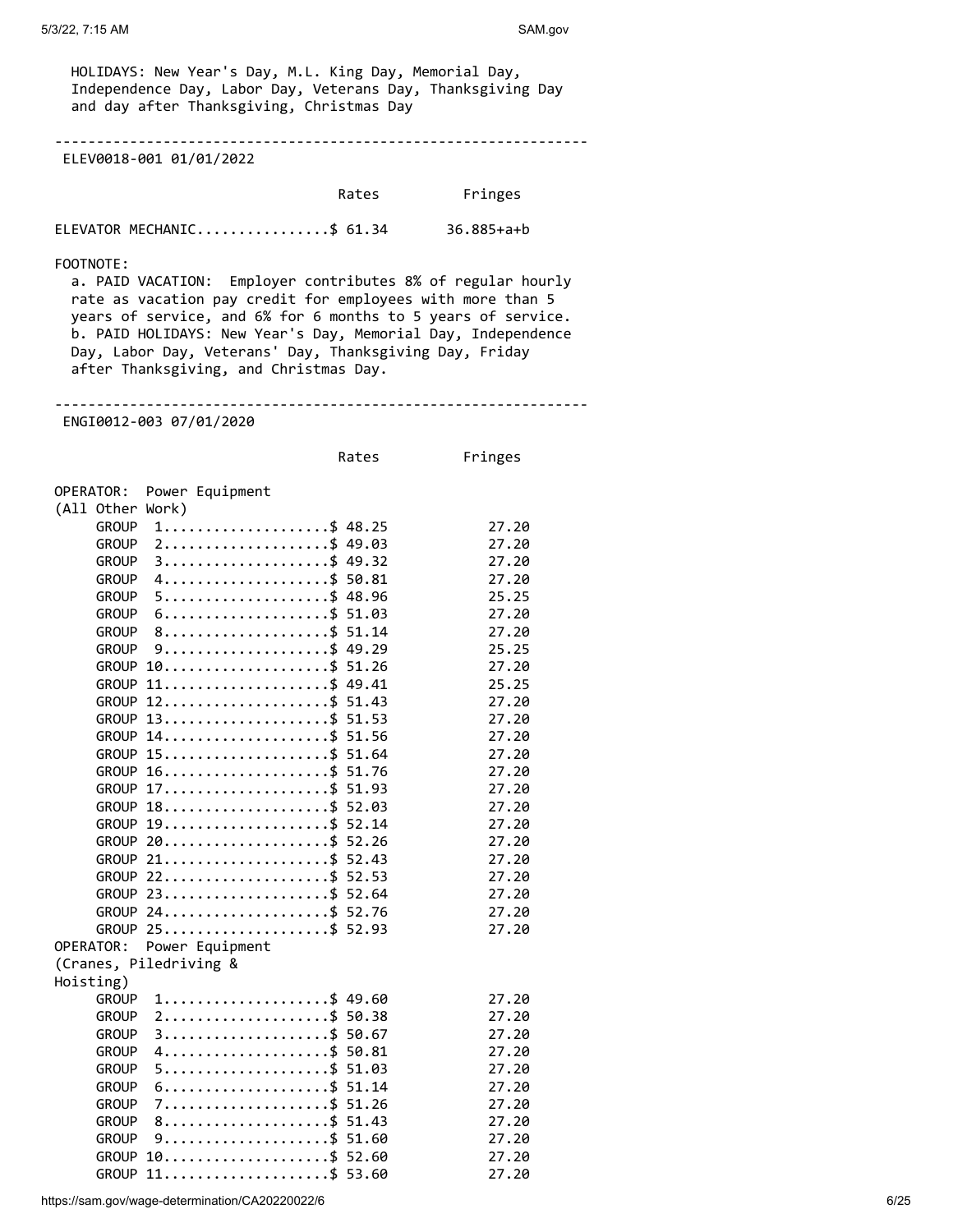|               | GROUP $12$ \$ 54.60                                            | 27.20 |
|---------------|----------------------------------------------------------------|-------|
|               | GROUP 13\$ 55.60                                               | 27.20 |
|               | OPERATOR: Power Equipment                                      |       |
| (Tunnel Work) |                                                                |       |
| <b>GROUP</b>  | $1, \ldots, \ldots, \ldots, \ldots, \ldots, \frac{1}{5}$ 50.10 | 27.20 |
| <b>GROUP</b>  | 2\$ 50.88                                                      | 27.20 |
| <b>GROUP</b>  | $3 \ldots  \ldots  \qquad 51.17$                               | 27.20 |
| <b>GROUP</b>  | $4$ \$ 51.31                                                   | 27.20 |
| <b>GROUP</b>  | $5$ \$ 51.53                                                   | 27.20 |
| <b>GROUP</b>  | $6 \ldots \ldots \ldots \ldots \ldots \quad 51.64$             | 27.20 |
| <b>GROUP</b>  | $7.\dots\dots\dots\$ 51.76                                     | 27.20 |
|               |                                                                |       |

## PREMIUM PAY:

 \$3.75 per hour shall be paid on all Power Equipment Operator work on the followng Military Bases: China Lake Naval Reserve, Vandenberg AFB, Point Arguello, Seely Naval Base, Fort Irwin, Nebo Annex Marine Base, Marine Corp Logistics Base Yermo, Edwards AFB, 29 Palms Marine Base and Camp Pendleton

 Workers required to suit up and work in a hazardous material environment: \$2.00 per hour additional. Combination mixer and compressor operator on gunite work shall be classified as a concrete mobile mixer operator.

## SEE ZONE DEFINITIONS AFTER CLASSIFICATIONS

## POWER EQUIPMENT OPERATORS CLASSIFICATIONS

 GROUP 1: Bargeman; Brakeman; Compressor operator; Ditch Witch, with seat or similar type equipment; Elevator operator-inside; Engineer Oiler; Forklift operator (includes loed, lull or similar types under 5 tons; Generator operator; Generator, pump or compressor plant operator; Pump operator; Signalman; Switchman

 GROUP 2: Asphalt-rubber plant operator (nurse tank operator); Concrete mixer operator-skip type; Conveyor operator; Fireman; Forklift operator (includes loed, lull or similar types over 5 tons; Hydrostatic pump operator; oiler crusher (asphalt or concrete plant); Petromat laydown machine; PJU side dum jack; Screening and conveyor machine operator (or similar types); Skiploader (wheel type up to 3/4 yd. without attachment); Tar pot fireman; Temporary heating plant operator; Trenching machine oiler

 GROUP 3: Asphalt-rubber blend operator; Bobcat or similar type (Skid steer); Equipment greaser (rack); Ford Ferguson (with dragtype attachments); Helicopter radioman (ground); Stationary pipe wrapping and cleaning machine operator

 GROUP 4: Asphalt plant fireman; Backhoe operator (mini-max or similar type); Boring machine operator; Boxman or mixerman (asphalt or concrete); Chip spreading machine operator; Concrete cleaning decontamination machine operator; Concrete Pump Operator (small portable); Drilling machine operator, small auger types (Texoma super economatic or similar types - Hughes 100 or 200 or similar types drilling depth of 30' maximum); Equipment greaser (grease truck); Guard rail post driver operator; Highline cableway signalman; Hydra-hammer-aero stomper; Micro Tunneling (above ground tunnel); Power concrete curing machine operator; Power concrete saw operator; Power-driven jumbo form setter operator; Power sweeper operator; Rock Wheel Saw/Trencher; Roller operator (compacting); Screed operator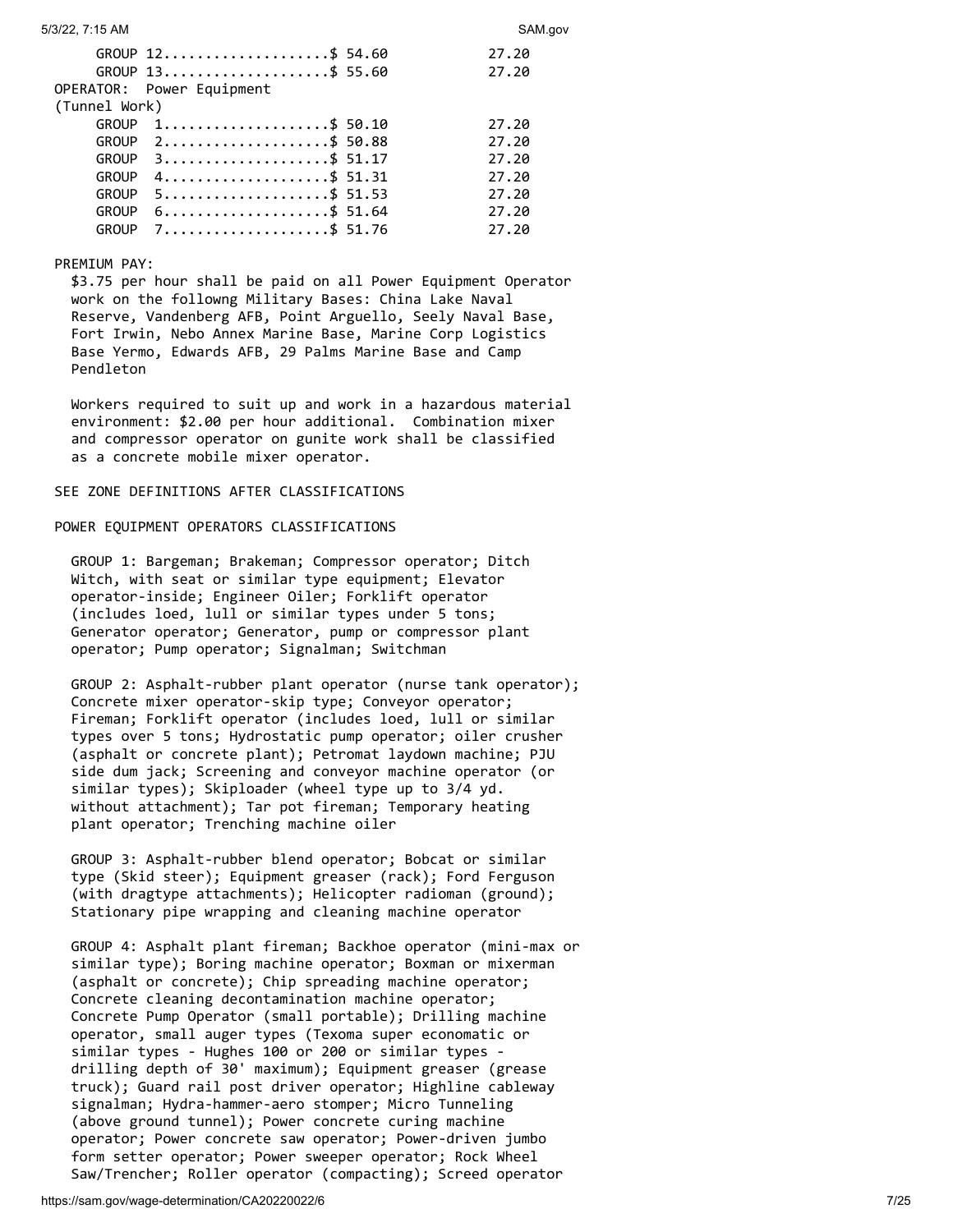(asphalt or concrete); Trenching machine operator (up to 6 ft.); Vacuum or much truck

GROUP 5: Equipment Greaser (Grease Truck/Multi Shift).

 GROUP 6: Articulating material hauler; Asphalt plant engineer; Batch plant operator; Bit sharpener; Concrete joint machine operator (canal and similar type); Concrete planer operator; Dandy digger; Deck engine operator; Derrickman (oilfield type); Drilling machine operator, bucket or auger types (Calweld 100 bucket or similar types - Watson 1000 auger or similar types - Texoma 330, 500 or 600 auger or similar types - drilling depth of 45' maximum); Drilling machine operator; Hydrographic seeder machine operator (straw, pulp or seed), Jackson track maintainer, or similar type; Kalamazoo Switch tamper, or similar type; Machine tool operator; Maginnis internal full slab vibrator, Mechanical berm, curb or gutter(concrete or asphalt); Mechanical finisher operator (concrete, Clary-Johnson-Bidwell or similar); Micro tunnel system (below ground); Pavement breaker operator (truck mounted); Road oil mixing machine operator; Roller operator (asphalt or finish), rubber-tired earth moving equipment (single engine, up to and including 25 yds. struck); Self-propelled tar pipelining machine operator; Skiploader operator (crawler and wheel type, over 3/4 yd. and up to and including 1-1/2 yds.); Slip form pump operator (power driven hydraulic lifting device for concrete forms); Tractor operator-bulldozer, tamper-scraper (single engine, up to 100 h.p. flywheel and similar types, up to and including D-5 and similar types); Tugger hoist operator (1 drum); Ultra high pressure waterjet cutting tool system operator; Vacuum blasting machine operator

 GROUP 8: Asphalt or concrete spreading operator (tamping or finishing); Asphalt paving machine operator (Barber Greene or similar type); Asphalt-rubber distribution operator; Backhoe operator (up to and including 3/4 yd.), small ford, Case or similar; Cast-in-place pipe laying machine operator; Combination mixer and compressor operator (gunite work); Compactor operator (self-propelled); Concrete mixer operator (paving); Crushing plant operator; Drill Doctor; Drilling machine operator, Bucket or auger types (Calweld 150 bucket or similar types - Watson 1500, 2000 2500 auger or similar types - Texoma 700, 800 auger or similar types drilling depth of 60' maximum); Elevating grader operator; Grade checker; Gradall operator; Grouting machine operator; Heavy-duty repairman; Heavy equipment robotics operator; Kalamazoo balliste regulator or similar type; Kolman belt loader and similar type; Le Tourneau blob compactor or similar type; Loader operator (Athey, Euclid, Sierra and similar types); Mobark Chipper or similar; Ozzie padder or similar types; P.C. slot saw; Pneumatic concrete placing machine operator (Hackley-Presswell or similar type); Pumpcrete gun operator; Rock Drill or similar types; Rotary drill operator (excluding caisson type); Rubber-tired earth-moving equipment operator (single engine, caterpillar, Euclid, Athey Wagon and similar types with any and all attachments over 25 yds. up to and including 50 cu. yds. struck); Rubber-tired earth-moving equipment operator (multiple engine up to and including 25 yds. struck); Rubber-tired scraper operator (self-loading paddle wheel type-John Deere, 1040 and similar single unit); Self propelled curb and gutter machine operator; Shuttle buggy; Skiploader operator (crawler and wheel type over 1-1/2 yds.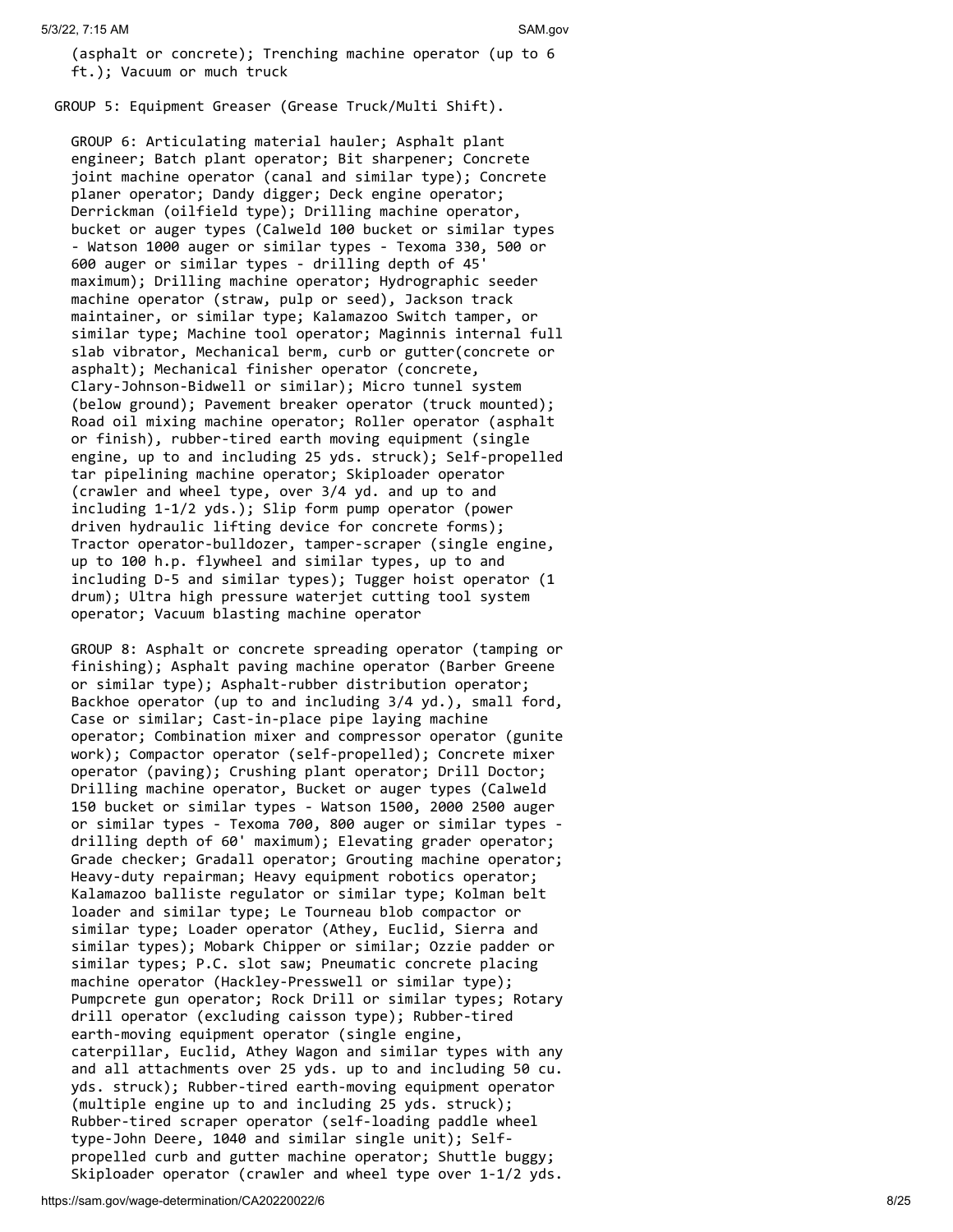up to and including 6-1/2 yds.); Soil remediation plant operator; Surface heaters and planer operator; Tractor compressor drill combination operator; Tractor operator (any type larger than D-5 - 100 flywheel h.p. and over, or similar-bulldozer, tamper, scraper and push tractor single engine); Tractor operator (boom attachments), Traveling pipe wrapping, cleaning and bendng machine operator; Trenching machine operator (over 6 ft. depth capacity, manufacturer's rating); trenching Machine with Road Miner attachment (over 6 ft depth capacity): Ultra high pressure waterjet cutting tool system mechanic; Water pull (compaction) operator

## GROUP 9: Heavy Duty Repairman

 GROUP 10: Drilling machine operator, Bucket or auger types (Calweld 200 B bucket or similar types-Watson 3000 or 5000 auger or similar types-Texoma 900 auger or similar types-drilling depth of 105' maximum); Dual drum mixer, dynamic compactor LDC350 (or similar types); Monorail locomotive operator (diesel, gas or electric); Motor patrol-blade operator (single engine); Multiple engine tractor operator (Euclid and similar type-except Quad 9 cat.); Rubber-tired earth-moving equipment operator (single engine, over 50 yds. struck); Pneumatic pipe ramming tool and similar types; Prestressed wrapping machine operator; Rubber-tired earth-moving equipment operator (single engine, over 50 yds. struck); Rubber tired earth moving equipment operator (multiple engine, Euclid, caterpillar and similar over 25 yds. and up to 50 yds. struck), Tower crane repairman; Tractor loader operator (crawler and wheel type over 6-1/2 yds.); Woods mixer operator (and similar Pugmill equipment)

 GROUP 11: Heavy Duty Repairman - Welder Combination, Welder - Certified.

 GROUP 12: Auto grader operator; Automatic slip form operator; Drilling machine operator, bucket or auger types (Calweld, auger 200 CA or similar types - Watson, auger 6000 or similar types - Hughes Super Duty, auger 200 or similar types - drilling depth of 175' maximum); Hoe ram or similar with compressor; Mass excavator operator less tha 750 cu. yards; Mechanical finishing machine operator; Mobile form traveler operator; Motor patrol operator (multi-engine); Pipe mobile machine operator; Rubber-tired earth- moving equipment operator (multiple engine, Euclid, Caterpillar and similar type, over 50 cu. yds. struck); Rubber-tired self- loading scraper operator (paddle-wheel-auger type self-loading - two (2) or more units)

 GROUP 13: Rubber-tired earth-moving equipment operator operating equipment with push-pull system (single engine, up to and including 25 yds. struck)

 GROUP 14: Canal liner operator; Canal trimmer operator; Remote- control earth-moving equipment operator (operating a second piece of equipment: \$1.00 per hour additional); Wheel excavator operator (over 750 cu. yds.)

 GROUP 15: Rubber-tired earth-moving equipment operator, operating equipment with push-pull system (single engine, Caterpillar, Euclid, Athey Wagon and similar types with any and all attachments over 25 yds. and up to and including 50 yds. struck); Rubber-tired earth-moving equipment operator,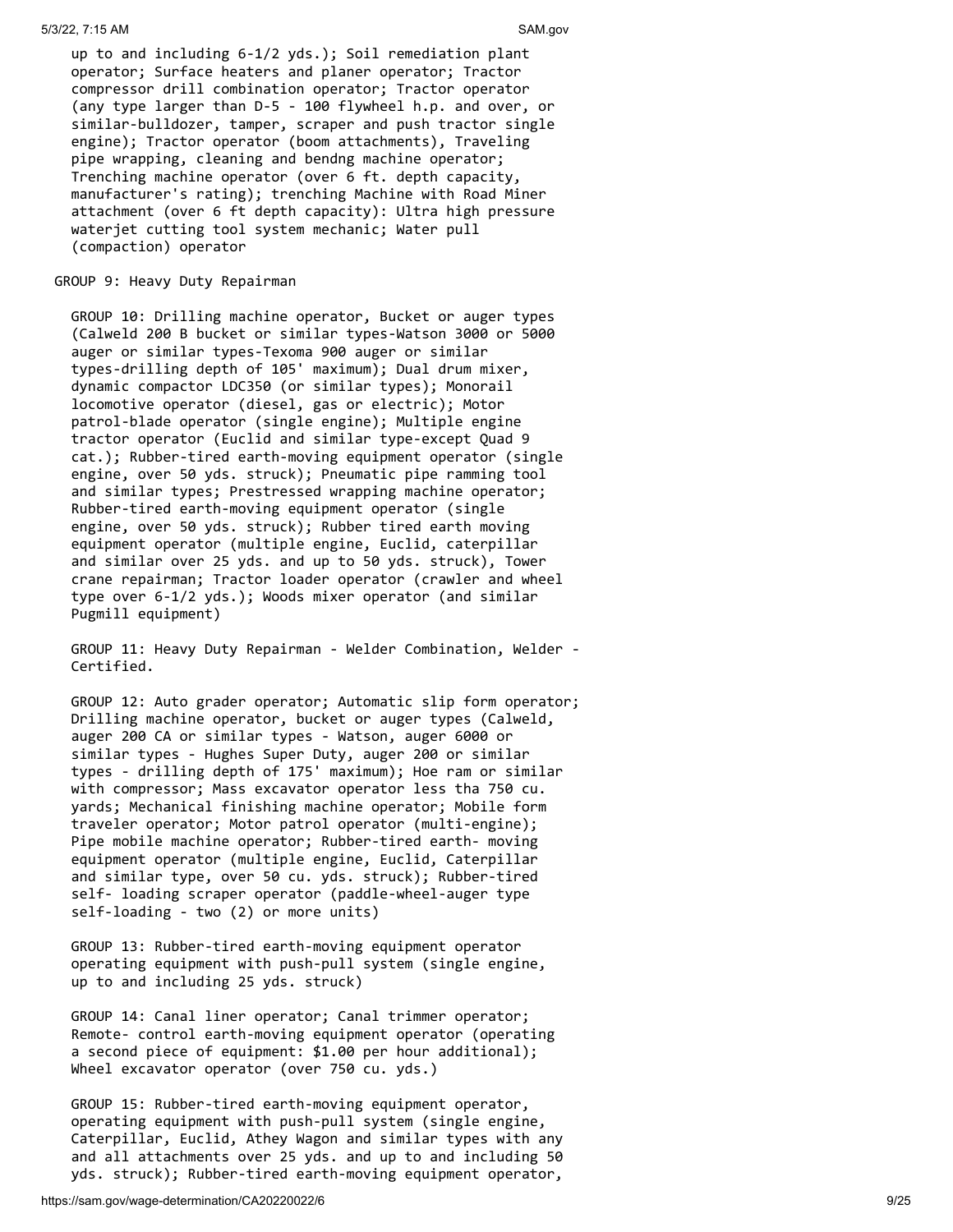operating equipment with push-pull system (multiple engine-up to and including 25 yds. struck)

 GROUP 16: Rubber-tired earth-moving equipment operator, operating equipment with push-pull system (single engine, over 50 yds. struck); Rubber-tired earth-moving equipment operator, operating equipment with push-pull system (multiple engine, Euclid, Caterpillar and similar, over 25 yds. and up to 50 yds. struck)

 GROUP 17: Rubber-tired earth-moving equipment operator, operating equipment with push-pull system (multiple engine, Euclid, Caterpillar and similar, over 50 cu. yds. struck); Tandem tractor operator (operating crawler type tractors in tandem - Quad 9 and similar type)

 GROUP 18: Rubber-tired earth-moving equipment operator, operating in tandem (scrapers, belly dumps and similar types in any combination, excluding compaction units single engine, up to and including 25 yds. struck)

 GROUP 19: Rotex concrete belt operator (or similar types); Rubber-tired earth-moving equipment operator, operating in tandem (scrapers, belly dumps and similar types in any combination, excluding compaction units - single engine, Caterpillar, Euclid, Athey Wagon and similar types with any and all attachments over 25 yds.and up to and including 50 cu. yds. struck); Rubber-tired earth-moving equipment operator, operating in tandem (scrapers, belly dumps and similar types in any combination, excluding compaction units - multiple engine, up to and including 25 yds. struck)

 GROUP 20: Rubber-tired earth-moving equipment operator, operating in tandem (scrapers, belly dumps and similar types in any combination, excluding compaction units single engine, over 50 yds. struck); Rubber-tired earth-moving equipment operator, operating in tandem (scrapers, belly dumps, and similar types in any combination, excluding compaction units - multiple engine, Euclid, Caterpillar and similar, over 25 yds. and up to 50 yds. struck)

 GROUP 21: Rubber-tired earth-moving equipment operator, operating in tandem (scrapers, belly dumps and similar types in any combination, excluding compaction units multiple engine, Euclid, Caterpillar and similar type, over 50 cu. yds. struck)

 GROUP 22: Rubber-tired earth-moving equipment operator, operating equipment with the tandem push-pull system (single engine, up to and including 25 yds. struck)

 GROUP 23: Rubber-tired earth-moving equipment operator, operating equipment with the tandem push-pull system (single engine, Caterpillar, Euclid, Athey Wagon and similar types with any and all attachments over 25 yds. and up to and including 50 yds. struck); Rubber-tired earth-moving equipment operator, operating with the tandem push-pull system (multiple engine, up to and including 25 yds. struck)

 GROUP 24: Rubber-tired earth-moving equipment operator, operating equipment with the tandem push-pull system (single engine, over 50 yds. struck); Rubber-tired earth-moving equipment operator, operating equipment with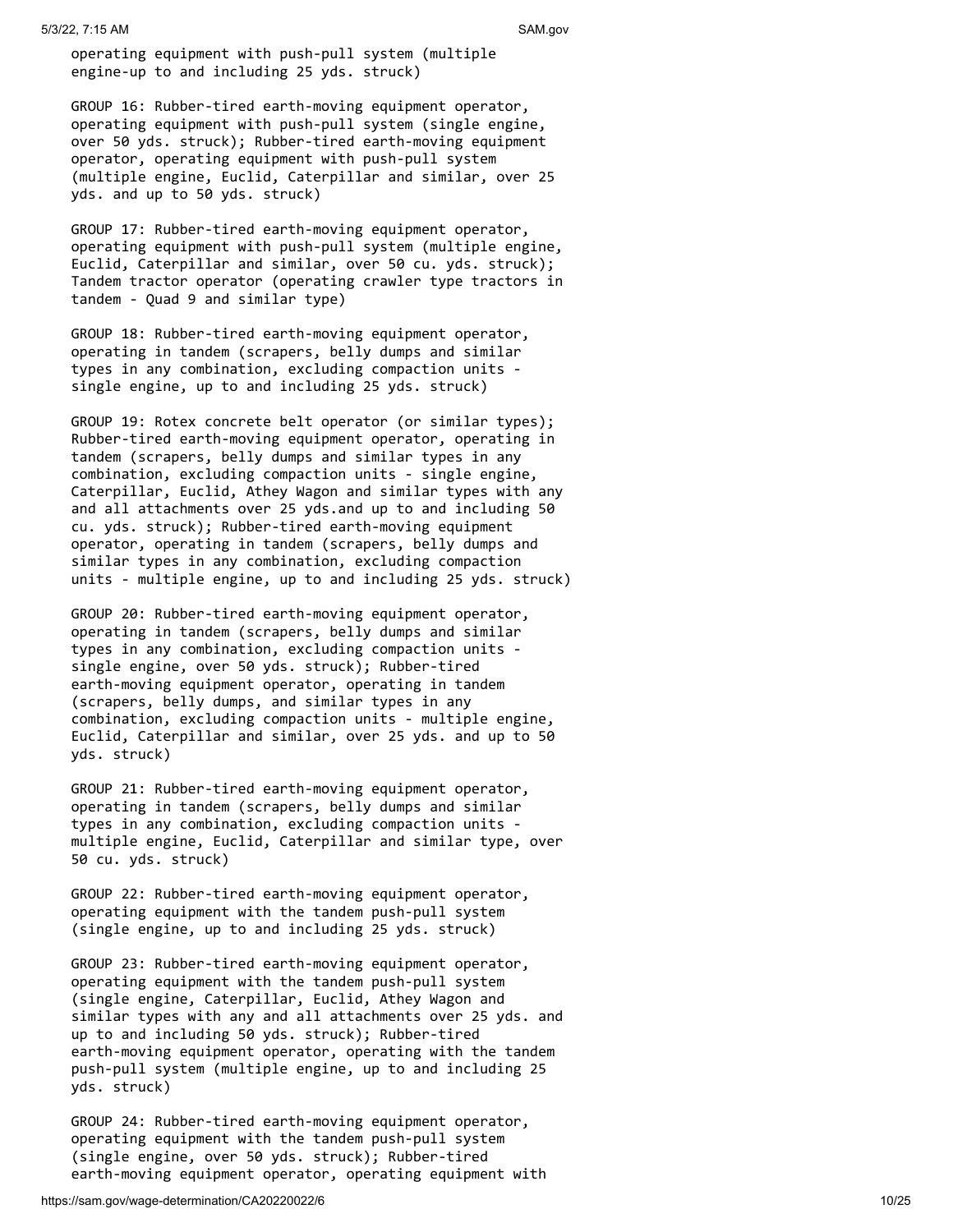the tandem push-pull system (multiple engine, Euclid, Caterpillar and similar, over 25 yds. and up to 50 yds. struck)

 GROUP 25: Concrete pump operator-truck mounted; Rubber-tired earth-moving equipment operator, operating equipment with the tandem push-pull system (multiple engine, Euclid, Caterpillar and similar type, over 50 cu. yds. struck)

#### CRANES, PILEDRIVING AND HOISTING EQUIPMENT CLASSIFICATIONS

 GROUP 1: Engineer oiler; Fork lift operator (includes loed, lull or similar types)

GROUP 2: Truck crane oiler

 GROUP 3: A-frame or winch truck operator; Ross carrier operator (jobsite)

 GROUP 4: Bridge-type unloader and turntable operator; Helicopter hoist operator

 GROUP 5: Hydraulic boom truck; Stinger crane (Austin-Western or similar type); Tugger hoist operator (1 drum)

 GROUP 6: Bridge crane operator; Cretor crane operator; Hoist operator (Chicago boom and similar type); Lift mobile operator; Lift slab machine operator (Vagtborg and similar types); Material hoist and/or manlift operator; Polar gantry crane operator; Self Climbing scaffold (or similar type); Shovel, backhoe, dragline, clamshell operator (over 3/4 yd. and up to 5 cu. yds. mrc); Tugger hoist operator

 GROUP 7: Pedestal crane operator; Shovel, backhoe, dragline, clamshell operator (over 5 cu. yds. mrc); Tower crane repair; Tugger hoist operator (3 drum)

 GROUP 8: Crane operator (up to and including 25 ton capacity); Crawler transporter operator; Derrick barge operator (up to and including 25 ton capacity); Hoist operator, stiff legs, Guy derrick or similar type (up to and including 25 ton capacity); Shovel, backhoe, dragline, clamshell operator (over 7 cu. yds., M.R.C.)

 GROUP 9: Crane operator (over 25 tons and up to and including 50 tons mrc); Derrick barge operator (over 25 tons up to and including 50 tons mrc); Highline cableway operator; Hoist operator, stiff legs, Guy derrick or similar type (over 25 tons up to and including 50 tons mrc); K-crane operator; Polar crane operator; Self erecting tower crane operator maximum lifting capacity ten tons

 GROUP 10: Crane operator (over 50 tons and up to and including 100 tons mrc); Derrick barge operator (over 50 tons up to and including 100 tons mrc); Hoist operator, stiff legs, Guy derrick or similar type (over 50 tons up to and including 100 tons mrc), Mobile tower crane operator (over 50 tons, up to and including 100 tons M.R.C.); Tower crane operator and tower gantry

 GROUP 11: Crane operator (over 100 tons and up to and including 200 tons mrc); Derrick barge operator (over 100 tons up to and including 200 tons mrc); Hoist operator, stiff legs, Guy derrick or similar type (over 100 tons up to and including 200 tons mrc); Mobile tower crane operator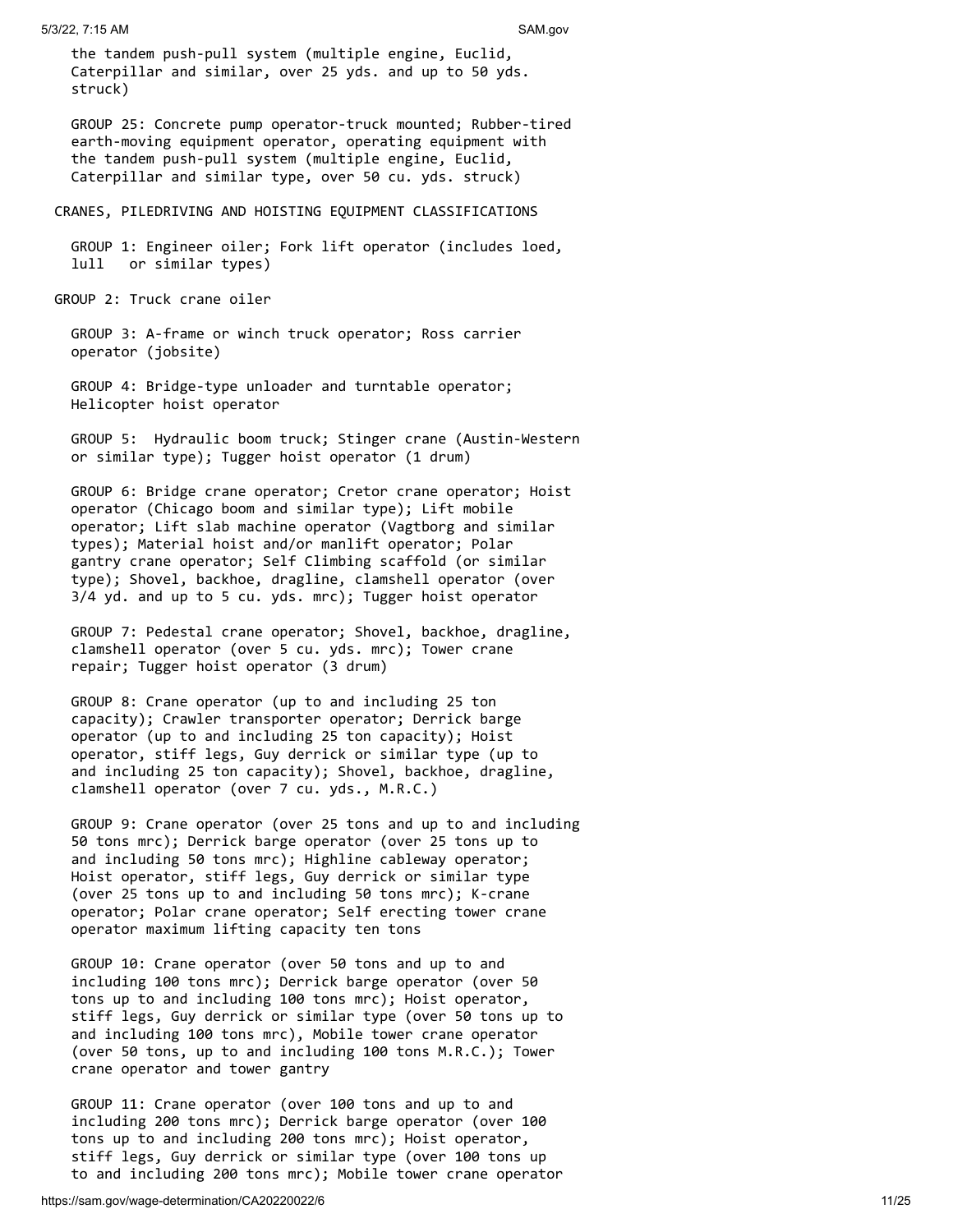(over 100 tons up to and including 200 tons mrc)

 GROUP 12: Crane operator (over 200 tons up to and including 300 tons mrc); Derrick barge operator (over 200 tons up to and including 300 tons mrc); Hoist operator, stiff legs, Guy derrick or similar type (over 200 tons, up to and including 300 tons mrc); Mobile tower crane operator (over 200 tons, up to and including 300 tons mrc)

 GROUP 13: Crane operator (over 300 tons); Derrick barge operator (over 300 tons); Helicopter pilot; Hoist operator, stiff legs, Guy derrick or similar type (over 300 tons); Mobile tower crane operator (over 300 tons)

#### TUNNEL CLASSIFICATIONS

 GROUP 1: Skiploader (wheel type up to 3/4 yd. without attachment)

GROUP 2: Power-driven jumbo form setter operator

 GROUP 3: Dinkey locomotive or motorperson (up to and including 10 tons)

 GROUP 4: Bit sharpener; Equipment greaser (grease truck); Slip form pump operator (power-driven hydraulic lifting device for concrete forms); Tugger hoist operator (1 drum); Tunnel locomotive operator (over 10 and up to and including 30 tons)

 GROUP 5: Backhoe operator (up to and including 3/4 yd.); Small Ford, Case or similar; Drill doctor; Grouting machine operator; Heading shield operator; Heavy-duty repairperson; Loader operator (Athey, Euclid, Sierra and similar types); Mucking machine operator (1/4 yd., rubber-tired, rail or track type); Pneumatic concrete placing machine operator (Hackley-Presswell or similar type); Pneumatic heading shield (tunnel); Pumpcrete gun operator; Tractor compressor drill combination operator; Tugger hoist operator (2 drum); Tunnel locomotive operator (over 30 tons)

GROUP 6: Heavy Duty Repairman

GROUP 7: Tunnel mole boring machine operator

ENGINEERS ZONES

\$1.00 additional per hour for all of IMPERIAL County and the portions of KERN, RIVERSIDE & SAN BERNARDINO Counties as defined below:

That area within the following Boundary: Begin in San Bernardino County, approximately 3 miles NE of the intersection of I-15 and the California State line at that point which is the NW corner of Section 1, T17N,m R14E, San Bernardino Meridian. Continue W in a straight line to that point which is the SW corner of the northwest quarter of Section 6, T27S, R42E, Mt. Diablo Meridian. Continue North to the intersection with the Inyo County Boundary at that point which is the NE corner of the western half of the northern quarter of Section 6, T25S, R42E, MDM. Continue W along the Inyo and San Bernardino County boundary until the intersection with Kern County, as that point which is the SE corner of Section 34, T24S, R40E, MDM. Continue W along the Inyo and Kern County boundary until the intersection with Tulare County, at that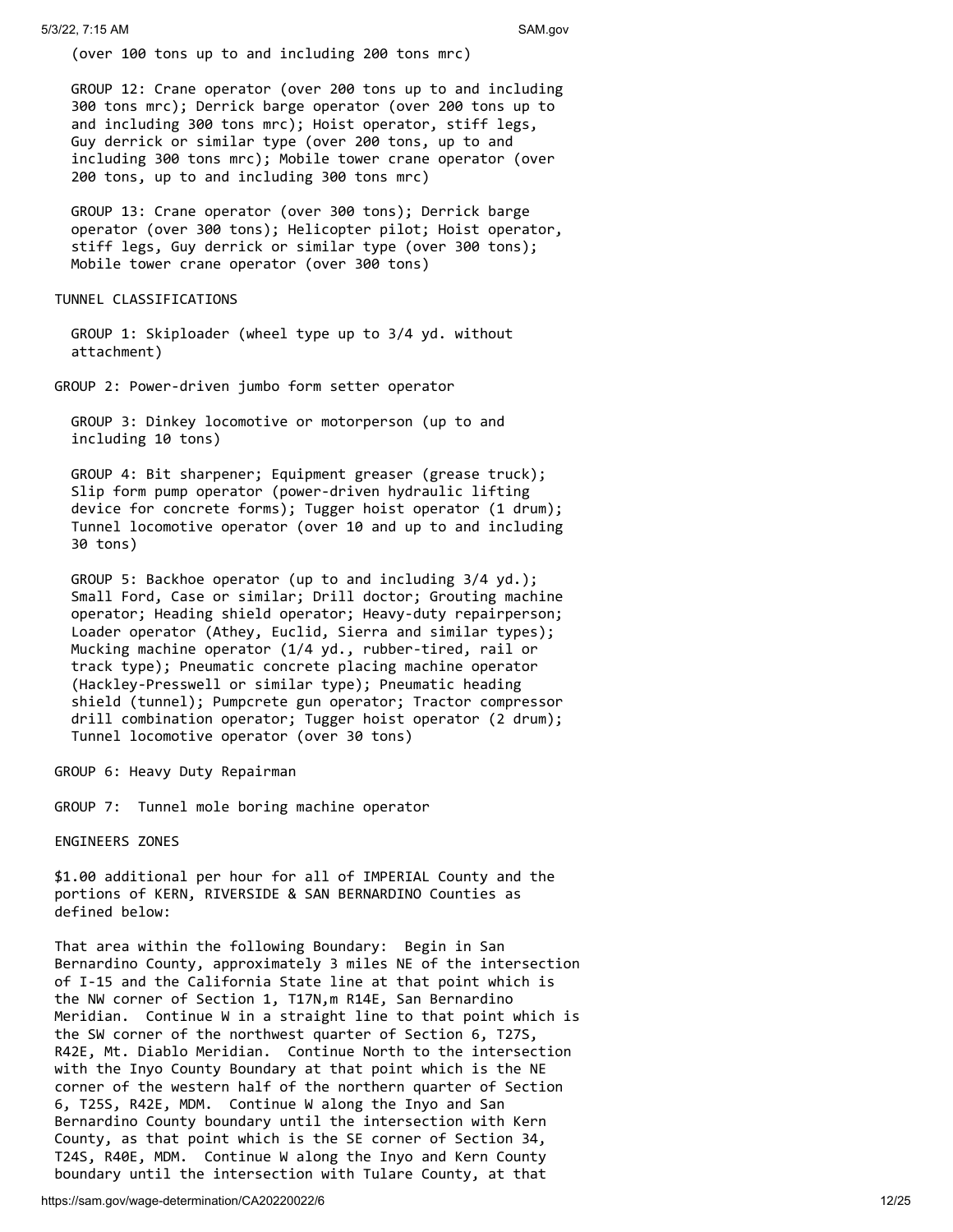point which is the SW corner of the SE quarter of Section 32, T24S, R37E, MDM. Continue W along the Kern and Tulare County boundary, until that point which is the NW corner of T25S, R32E, MDM. Continue S following R32E lines to the NW corner of T31S, R32E, MDM. Continue W to the NW corner of T31S, R31E, MDM. Continue S to the SW corner of T32S, R31E, MDM. Continue W to SW corner of SE quarter of Section 34, T32S, R30E, MDM. Continue S to SW corner of T11N, R17W, SBM. Continue E along south boundary of T11N, SBM to SW corner of T11N, R7W, SBM. Continue S to SW corner of T9N, R7W, SBM. Continue E along south boundary of T9N, SBM to SW corner of T9N, R1E, SBM. Continue S along west boundary of R1E, SMB to Riverside County line at the SW corner of T1S, R1E, SBM. Continue E along south boundary of T1s, SBM (Riverside County Line) to SW corner of T1S, R10E, SBM. Continue S along west boundary of R10E, SBM to Imperial County line at the SW corner of T8S, R10E, SBM. Continue W along Imperial and Riverside county line to NW corner of T9S, R9E, SBM. Continue S along the boundary between Imperial and San Diego Counties, along the west edge of R9E, SBM to the south boundary of Imperial County/California state line. Follow the California state line west to Arizona state line, then north to Nevada state line, then continuing NW back to start at the point which is the NW corner of Section 1, T17N, R14E, SBM

\$1.00 additional per hour for portions of SAN LUIS OBISPO, KERN, SANTA BARBARA & VENTURA as defined below:

That area within the following Boundary: Begin approximately 5 miles north of the community of Cholame, on the Monterey County and San Luis Obispo County boundary at the NW corner of T25S, R16E, Mt. Diablo Meridian. Continue south along the west side of R16E to the SW corner of T30S, R16E, MDM. Continue E to SW corner of T30S, R17E, MDM. Continue S to SW corner of T31S, R17E, MDM. Continue E to SW corner of T31S, R18E, MDM. Continue S along West side of R18E, MDM as it crosses into San Bernardino Meridian numbering area and becomes R30W. Follow the west side of R30W, SBM to the SW corner of T9N, R30W, SBM. Continue E along the south edge of T9N, SBM to the Santa Barbara County and Ventura County boundary at that point whch is the SW corner of Section 34.T9N, R24W, SBM, continue S along the Ventura County line to that point which is the SW corner of the SE quarter of Section 32, T7N, R24W, SBM. Continue E along the south edge of T7N, SBM to the SE corner to T7N, R21W, SBM. Continue N along East side of R21W, SBM to Ventura County and Kern County boundary at the NE corner of T8N, R21W. Continue W along the Ventura County and Kern County boundary to the SE corner of T9N, R21W. Continue North along the East edge of R21W, SBM to the NE corner of T12N, R21W, SBM. Continue West along the north edge of T12N, SBM to the SE corner of T32S, R21E, MDM. [T12N SBM is a think strip between T11N SBM and T32S MDM]. Continue North along the East side of R21E, MDM to the Kings County and Kern County border at the NE corner of T25S, R21E, MDM, continue West along the Kings County and Kern County Boundary until the intersection of San Luis Obispo County. Continue west along the Kings County and San Luis Obispo County boundary until the intersection with Monterey County. Continue West along the Monterey County and San Luis Obispo County boundary to the beginning point at the NW corner of T25S, R16E, MDM.

\$2.00 additional per hour for INYO and MONO Counties and the Northern portion of SAN BERNARDINO County as defined below: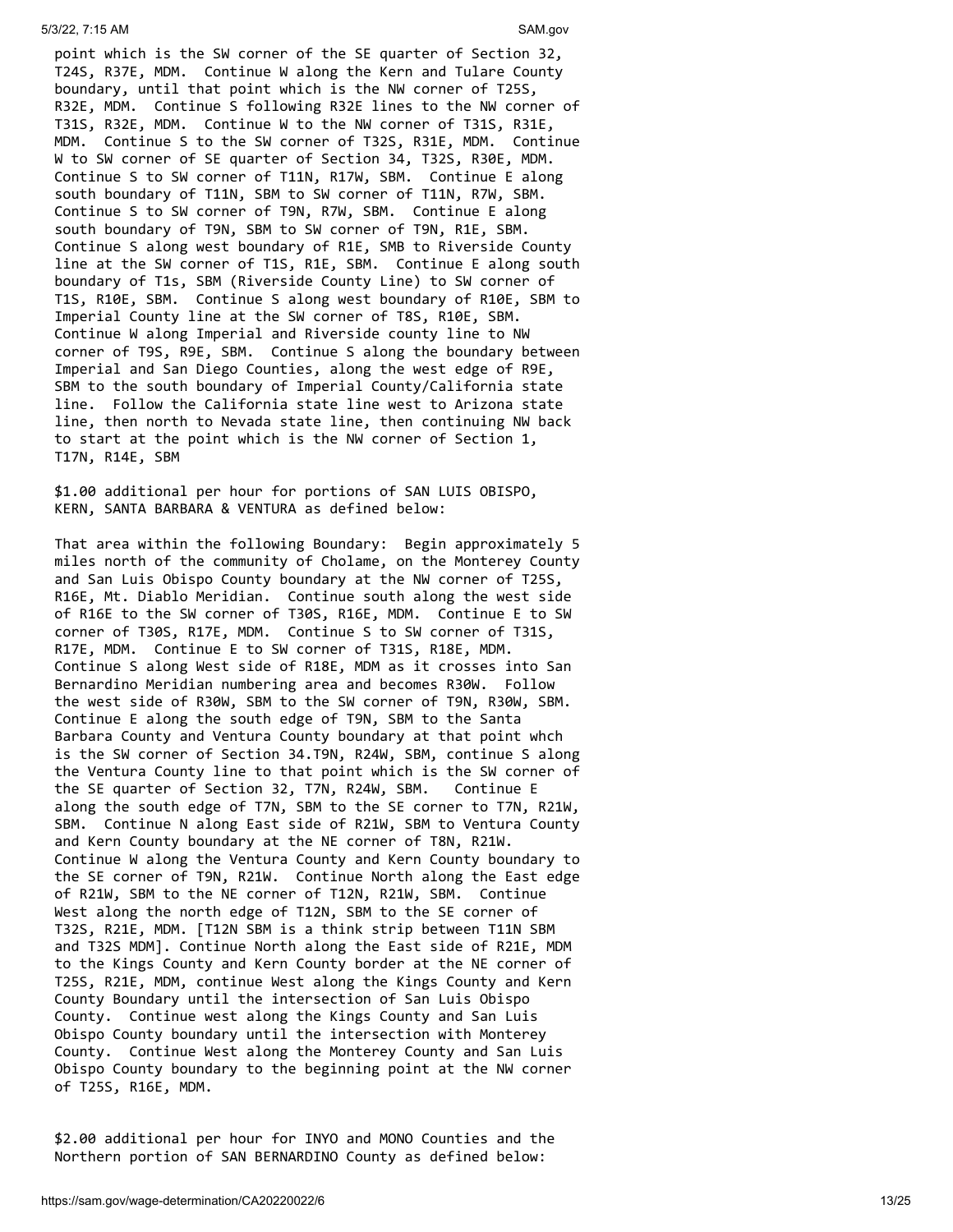That area within the following Boundary: Begin at the intersection of the northern boundary of Mono County and the California state line at the point which is the center of Section 17, T10N, R22E, Mt. Diablo Meridian. Continue S then SE along the entire western boundary of Mono County, until it reaches Inyo County at the point which is the NE corner of the Western half of the NW quarter of Section 2, T8S, R29E, MDM. Continue SSE along the entire western boundary of Inyo County, until the intersection with Kern County at the point which is the SW corner of the SE 1/4 of Section 32, T24S, R37E, MDM. Continue E along the Inyo and Kern County boundary until the intersection with San Bernardino County at that point which is the SE corner of section 34, T24S, R40E, MDM. Continue E along the Inyo and San Bernardino County boundary until the point which is the NE corner of the Western half of the NW quarter of Section 6, T25S, R42E, MDM. Continue S to that point which is the SW corner of the NW quarter of Section 6, T27S, R42E, MDM. Continue E in a straight line to the California and Nevada state border at the point which is the NW corner of Section 1, T17N, R14E, San Bernardino Meridian. Then continue NW along the state line to the starting point, which is the center of Section 18, T10N, R22E, MDM.

REMAINING AREA NOT DEFINED ABOVE RECIEVES BASE RATE

---------------------------------------------------------------- ENGI0012-004 08/01/2020

|                                                                       | Rates | Fringes |
|-----------------------------------------------------------------------|-------|---------|
| OPERATOR: Power Equipment<br>(DREDGING)                               |       |         |
| $(1)$ Leverman\$ 56.40                                                |       | 30.00   |
| $(2)$ Dredge dozer\$ 50.43                                            |       | 30.00   |
| $(3)$ Deckmate\$ 50.32<br>(4) Winch operator (stern                   |       | 30.00   |
| winch on dredge)\$ 49.77<br>(5) Fireman-Oiler,<br>Deckhand, Bargeman, |       | 30.00   |
| Leveehand\$ 49.23                                                     |       | 30.00   |
| $(6)$ Barge Mate\$ 49.84                                              |       | 30.00   |

IRON0433-006 07/01/2020

|                         | Rates | Fringes |
|-------------------------|-------|---------|
| IRONWORKER              |       |         |
| Fence Erector\$ 34.58   |       | 24.81   |
| Ornamental, Reinforcing |       |         |
| and Structural\$ 41.00  |       | 33.45   |

PREMIUM PAY:

\$6.00 additional per hour at the following locations:

China Lake Naval Test Station, Chocolate Mountains Naval Reserve-Niland, Edwards AFB, Fort Irwin Military Station, Fort Irwin Training Center-Goldstone, San Clemente Island, San Nicholas Island, Susanville Federal Prison, 29 Palms - Marine Corps, U.S. Marine Base - Barstow, U.S. Naval Air Facility - Sealey, Vandenberg AFB

\$4.00 additional per hour at the following locations: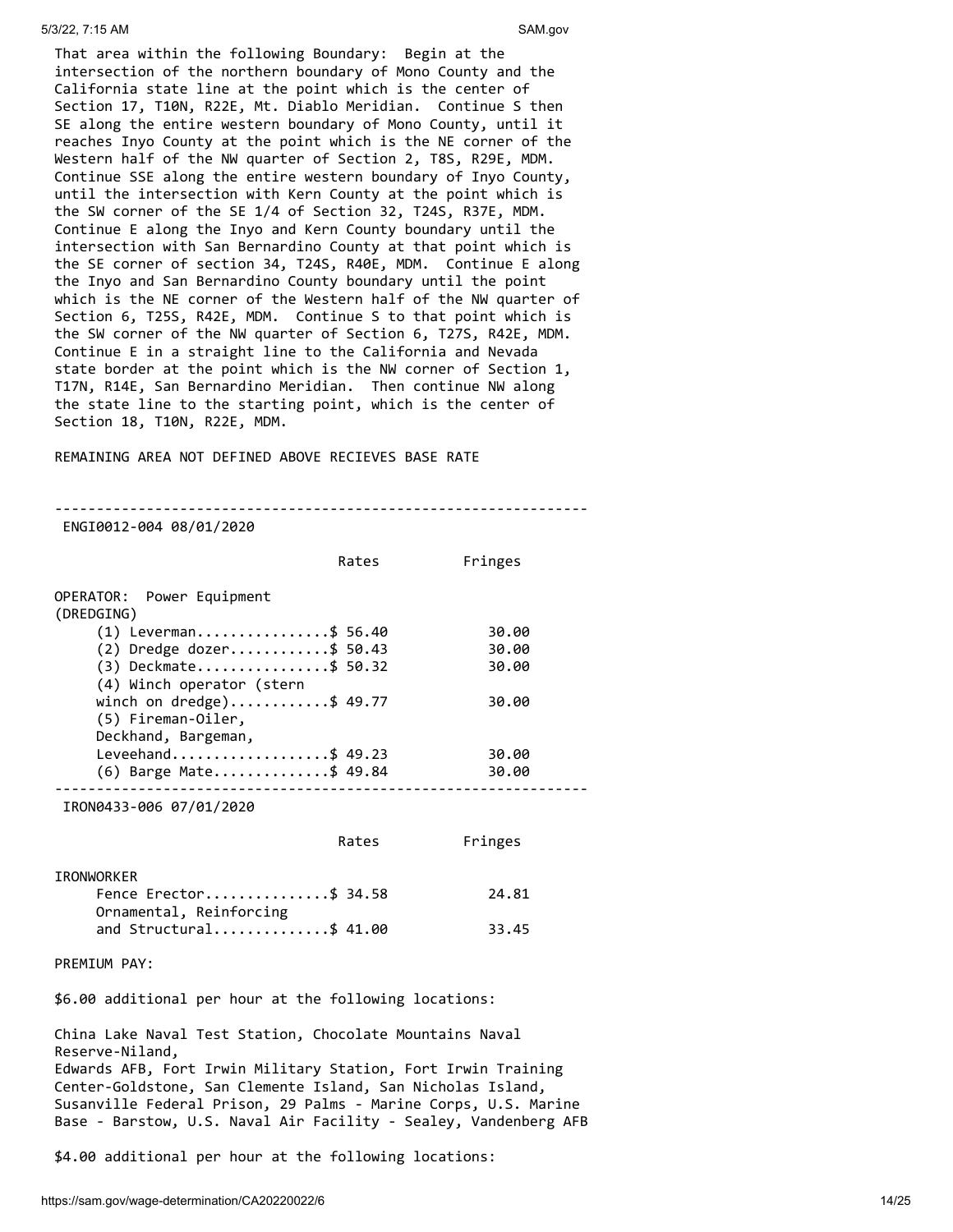Army Defense Language Institute - Monterey, Fallon Air Base, Naval Post Graduate School - Monterey, Yermo Marine Corps Logistics Center

\$2.00 additional per hour at the following locations:

Port Hueneme, Port Mugu, U.S. Coast Guard Station - Two Rock

----------------------------------------------------------------

LABO0300-001 07/01/2021

|                         | Rates | Fringes |
|-------------------------|-------|---------|
| Brick Tender\$ 35.82    |       | 20.45   |
| LAB00300-003 07/01/2020 |       |         |

|                  | Rates | Fringes |
|------------------|-------|---------|
| LABORER (TUNNEL) |       |         |
| GROUP 1\$ 42.54  |       | 21.04   |
| GROUP 2\$ 42.86  |       | 21.04   |
| GROUP 3\$ 43.32  |       | 21.04   |
| GROUP 4\$ 44.01  |       | 21.04   |
| LABORER          |       |         |
| GROUP 1\$ 36.39  |       | 21.04   |
| GROUP 2\$ 36.94  |       | 21.04   |
| GROUP 3\$ 37.49  |       | 21.04   |
| GROUP 4\$ 39.04  |       | 21.04   |
| GROUP 5\$ 39.39  |       | 21.04   |

#### LABORER CLASSIFICATIONS

 GROUP 1: Cleaning and handling of panel forms; Concrete screeding for rough strike-off; Concrete, water curing; Demolition laborer, the cleaning of brick if performed by a worker performing any other phase of demolition work, and the cleaning of lumber; Fire watcher, limber, brush loader, piler and debris handler; Flag person; Gas, oil and/or water pipeline laborer; Laborer, asphalt-rubber material loader; Laborer, general or construction; Laborer, general clean-up; Laborer, landscaping; Laborer, jetting; Laborer, temporary water and air lines; Material hose operator (walls, slabs, floors and decks); Plugging, filling of shee bolt holes; Dry packing of concrete; Railroad maintenance, repair track person and road beds; Streetcar and railroad construction track laborers; Rigging and signaling; Scaler; Slip form raiser; Tar and mortar; Tool crib or tool house laborer; Traffic control by any method; Window cleaner; Wire mesh pulling - all concrete pouring operations

 GROUP 2: Asphalt shoveler; Cement dumper (on 1 yd. or larger mixer and handling bulk cement); Cesspool digger and installer; Chucktender; Chute handler, pouring concrete, the handling of the chute from readymix trucks, such as walls, slabs, decks, floors, foundation, footings, curbs, gutters and sidewalks; Concrete curer, impervious membrane and form oiler; Cutting torch operator (demolition); Fine grader, highways and street paving, airport, runways and similar type heavy construction; Gas, oil and/or water pipeline wrapper - pot tender and form person; Guinea chaser; Headerboard person - asphalt; Laborer, packing rod steel and pans; Membrane vapor barrier installer; Power broom sweeper (small); Riprap stonepaver, placing stone or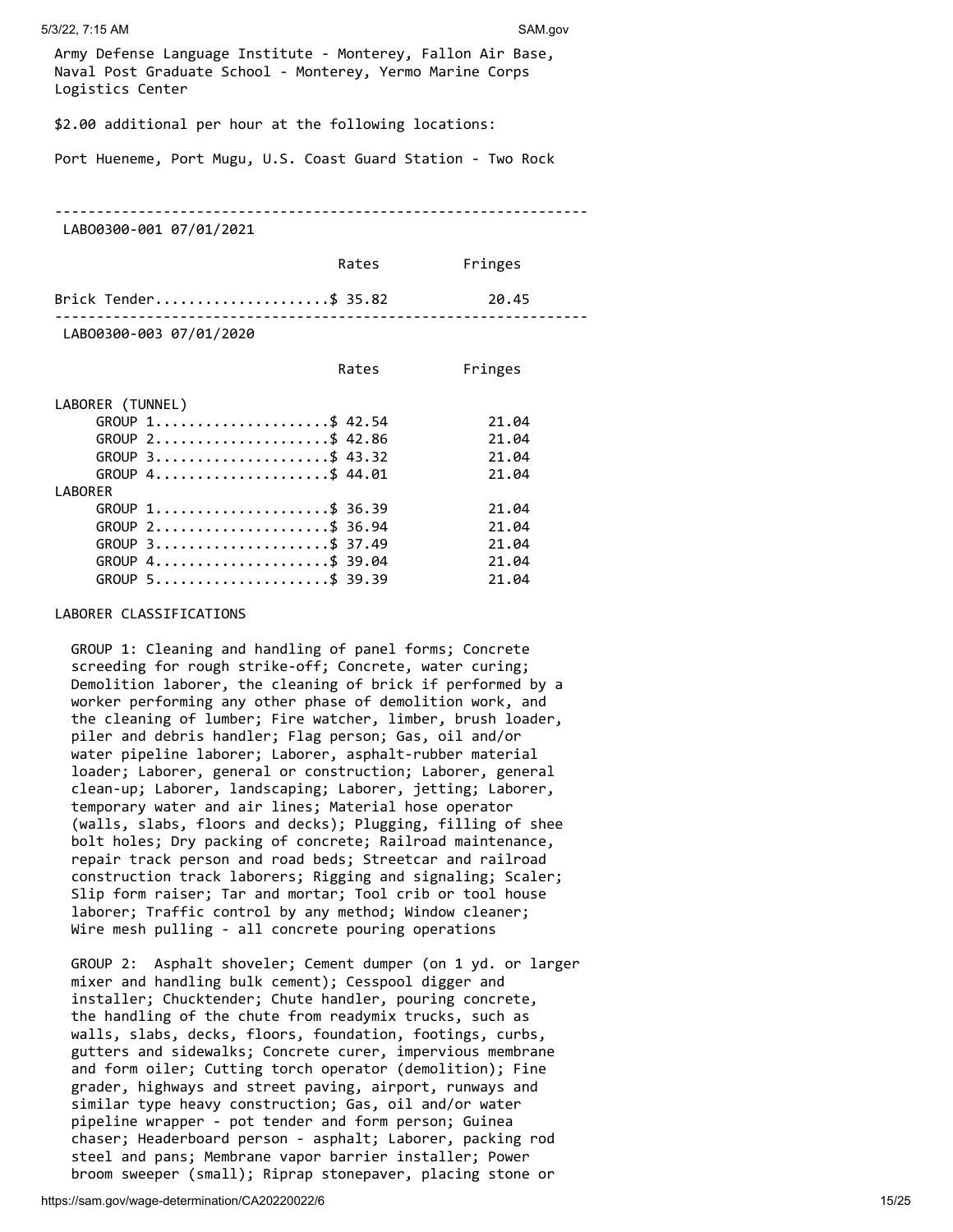wet sacked concrete; Roto scraper and tiller; Sandblaster (pot tender); Septic tank digger and installer(lead); Tank scaler and cleaner; Tree climber, faller, chain saw operator, Pittsburgh chipper and similar type brush shredder; Underground laborer, including caisson bellower

 GROUP 3: Buggymobile person; Concrete cutting torch; Concrete pile cutter; Driller, jackhammer, 2-1/2 ft. drill steel or longer; Dri-pak-it machine; Gas, oil and/or water pipeline wrapper, 6-in. pipe and over, by any method, inside and out; High scaler (including drilling of same); Hydro seeder and similar type; Impact wrench multi-plate; Kettle person, pot person and workers applying asphalt, lay-kold, creosote, lime caustic and similar type materials (""applying"" means applying, dipping, brushing or handling of such materials for pipe wrapping and waterproofing); Operator of pneumatic, gas, electric tools, vibrating machine, pavement breaker, air blasting, come-alongs, and similar mechanical tools not separately classified herein; Pipelayer's backup person, coating, grouting, making of joints, sealing, caulking, diapering and including rubber gasket joints, pointing and any and all other services; Rock slinger; Rotary scarifier or multiple head concrete chipping scarifier; Steel headerboard and guideline setter; Tamper, Barko, Wacker and similar type; Trenching machine, hand-propelled

 GROUP 4: Asphalt raker, lute person, ironer, asphalt dump person, and asphalt spreader boxes (all types); Concrete core cutter (walls, floors or ceilings), grinder or sander; Concrete saw person, cutting walls or flat work, scoring old or new concrete; Cribber, shorer, lagging, sheeting and trench bracing, hand-guided lagging hammer; Head rock slinger; Laborer, asphalt- rubber distributor boot person; Laser beam in connection with laborers' work; Oversize concrete vibrator operator, 70 lbs. and over; Pipelayer performing all services in the laying and installation of pipe from the point of receiving pipe in the ditch until completion of operation, including any and all forms of tubular material, whether pipe, metallic or non-metallic, conduit and any other stationary type of tubular device used for the conveying of any substance or element, whether water, sewage, solid gas, air, or other product whatsoever and without regard to the nature of material from which the tubular material is fabricated; No-joint pipe and stripping of same; Prefabricated manhole installer; Sandblaster (nozzle person), water blasting, Porta Shot-Blast

 GROUP 5: Blaster powder, all work of loading holes, placing and blasting of all powder and explosives of whatever type, regardless of method used for such loading and placing; Driller: All power drills, excluding jackhammer, whether core, diamond, wagon, track, multiple unit, and any and all other types of mechanical drills without regard to the form of motive power; Toxic waste removal

#### TUNNEL LABORER CLASSIFICATIONS

 GROUP 1: Batch plant laborer; Changehouse person; Dump person; Dump person (outside); Swamper (brake person and switch person on tunnel work); Tunnel materials handling person; Nipper; Pot tender, using mastic or other materials (for example, but not by way of limitation, shotcrete, etc.)

GROUP 2: Chucktender, cabletender; Loading and unloading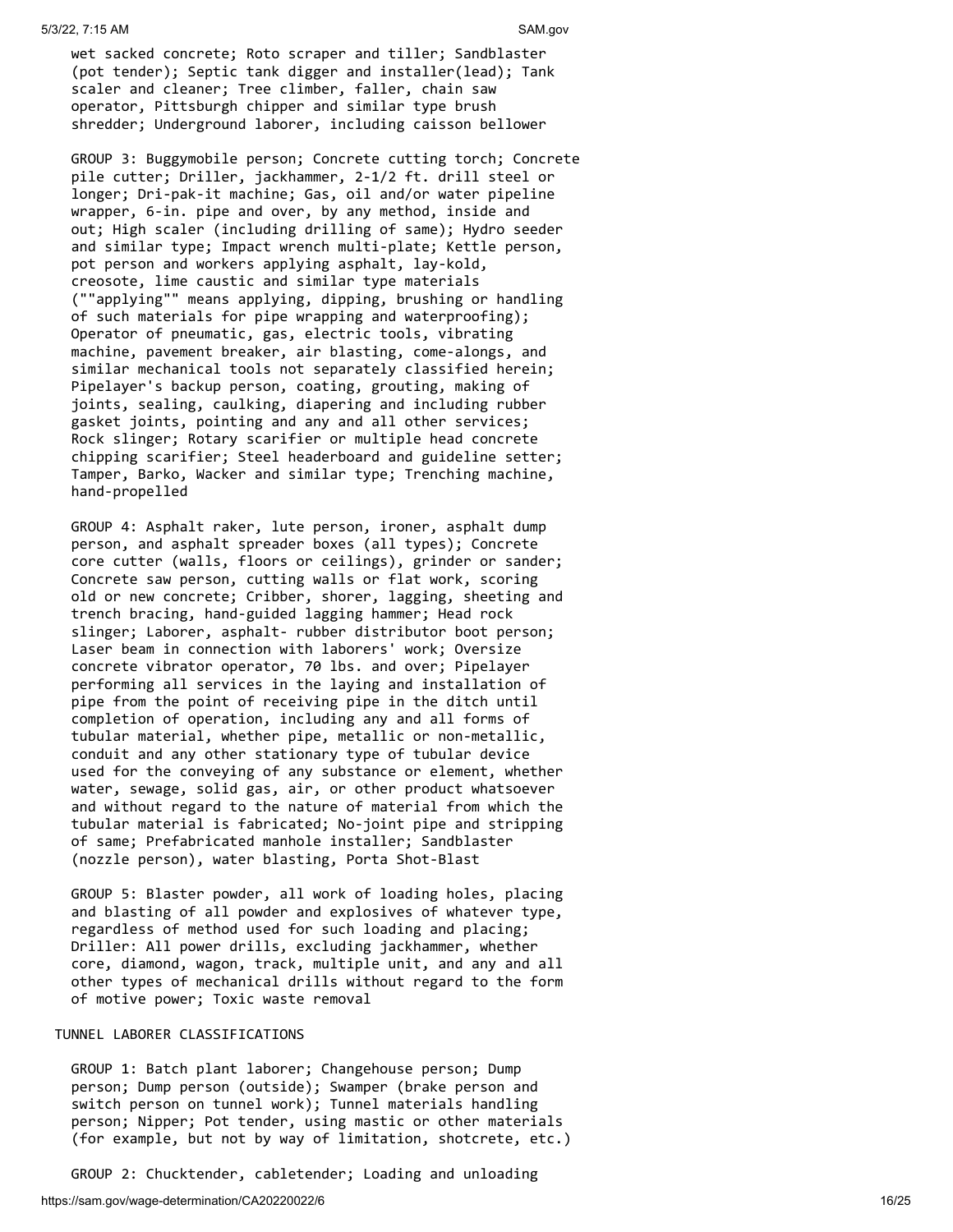agitator cars;; Vibrator person, jack hammer, pneumatic tools (except driller); Bull gang mucker, track person; Concrete crew, including rodder and spreader

 GROUP 3: Blaster, driller, powder person; Chemical grout jet person; Cherry picker person; Grout gun person; Grout mixer person; Grout pump person; Jackleg miner; Jumbo person; Kemper and other pneumatic concrete placer operator; Miner, tunnel (hand or machine); Nozzle person; Operating of troweling and/or grouting machines; Powder person (primer house); Primer person; Sandblaster; Shotcrete person; Steel form raiser and setter; Timber person, retimber person, wood or steel; Tunnel Concrete finisher

GROUP 4: Diamond driller; Sandblaster; Shaft and raise work

## ---------------------------------------------------------------- LABO0300-005 03/01/2021

 Rates Fringes Asbestos Removal Laborer.........\$ 37.49 21.88

 SCOPE OF WORK: Includes site mobilization, initial site cleanup, site preparation, removal of asbestos-containing material and toxic waste, encapsulation, enclosure and disposal of asbestos- containing materials and toxic waste by hand or with equipment or machinery; scaffolding, fabrication of temporary wooden barriers and assembly of decontamination stations.

## ----------------------------------------------------------------

LABO0345-001 07/01/2021

Rates Fringes

| LABORER (GUNITE) |                 |       |
|------------------|-----------------|-------|
|                  | GROUP 1\$ 46.50 | 20.42 |
|                  | GROUP 2\$ 45.55 | 20.42 |
|                  | GROUP 3\$ 42.01 | 20.42 |

 FOOTNOTE: GUNITE PREMIUM PAY: Workers working from a Bosn'n's Chair or suspended from a rope or cable shall receive 40 cents per hour above the foregoing applicable classification rates. Workers doing gunite and/or shotcrete work in a tunnel shall receive 35 cents per hour above the foregoing applicable classification rates, paid on a portal-to-portal basis. Any work performed on, in or above any smoke stack, silo, storage elevator or similar type of structure, when such structure is in excess of 75'-0"" above base level and which work must be performed in whole or in part more than 75'-0"" above base level, that work performed above the 75'-0"" level shall be compensated for at 35 cents per hour above the applicable classification wage rate.

GUNITE LABORER CLASSIFICATIONS

GROUP 1: Rodmen, Nozzlemen

GROUP 2: Gunmen

GROUP 3: Reboundmen

----------------------------------------------------------------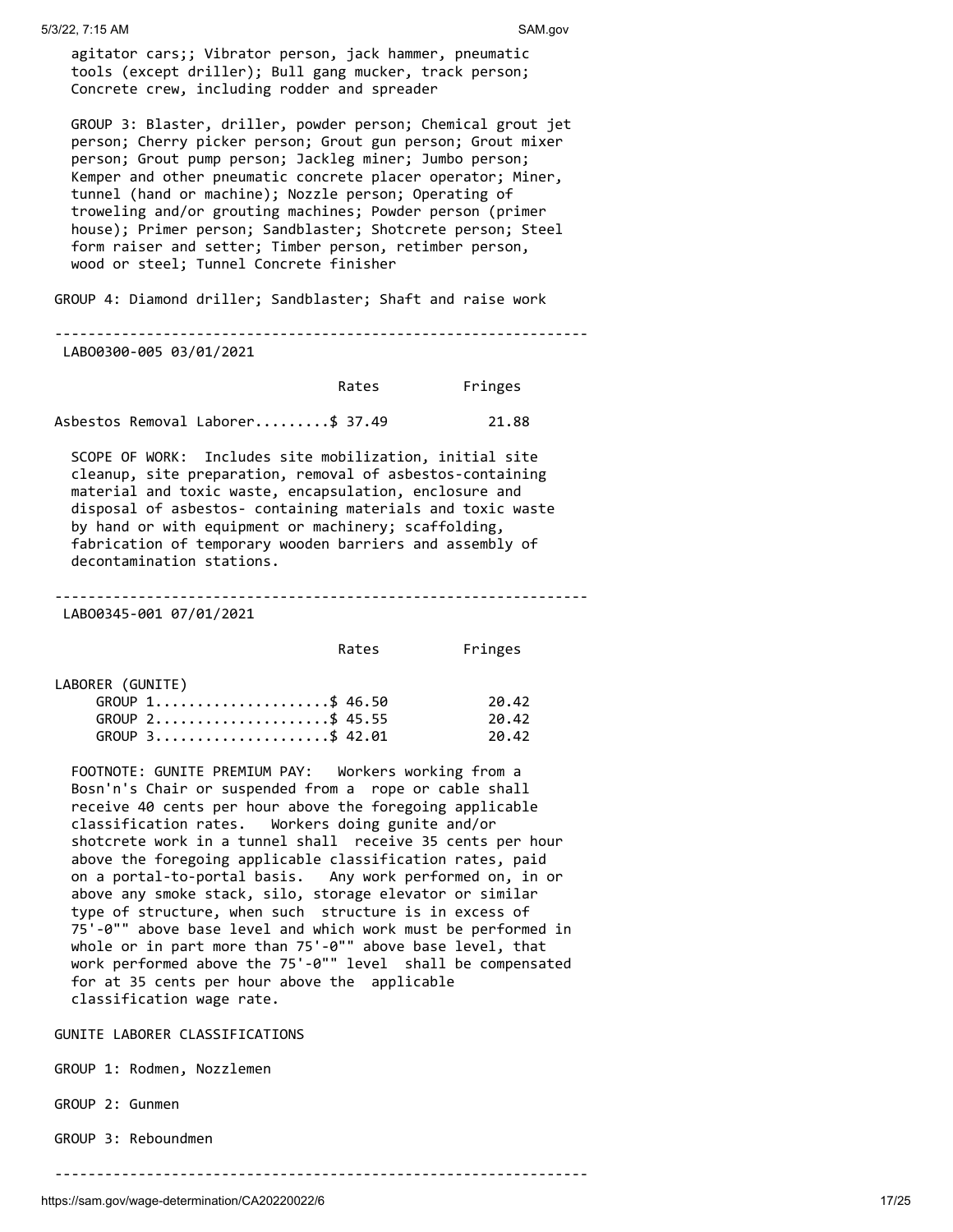LABO1184-001 07/01/2021

|                                                   | Rates | Fringes |
|---------------------------------------------------|-------|---------|
| Laborers: (HORIZONTAL                             |       |         |
| DIRECTIONAL DRILLING)                             |       |         |
| $(1)$ Drilling Crew Laborer\$ 38.89               |       | 17.10   |
| (2) Vehicle Operator/Hauler.\$ 39.06              |       | 17.10   |
| (3) Horizontal Directional                        |       |         |
| Drill Operator\$ 40.91<br>(4) Electronic Tracking |       | 17.10   |
| Locator\$ 42.91                                   |       | 17.10   |
| Laborers: (STRIPING/SLURRY                        |       |         |
| SEAL)                                             |       |         |
| GROUP 1\$ 40.10                                   |       | 20.12   |
| GROUP 2\$ 41.40                                   |       | 20.12   |
| $GROUP$ 3\$ 43.41                                 |       | 20.12   |
| GROUP 4\$ 45.15                                   |       | 20.12   |

## LABORERS - STRIPING CLASSIFICATIONS

 GROUP 1: Protective coating, pavement sealing, including repair and filling of cracks by any method on any surface in parking lots, game courts and playgrounds; carstops; operation of all related machinery and equipment; equipment repair technician

 GROUP 2: Traffic surface abrasive blaster; pot tender removal of all traffic lines and markings by any method (sandblasting, waterblasting, grinding, etc.) and preparation of surface for coatings. Traffic control person: controlling and directing traffic through both conventional and moving lane closures; operation of all related machinery and equipment

 GROUP 3: Traffic delineating device applicator: Layout and application of pavement markers, delineating signs, rumble and traffic bars, adhesives, guide markers, other traffic delineating devices including traffic control. This category includes all traffic related surface preparation (sandblasting, waterblasting, grinding) as part of the application process. Traffic protective delineating system installer: removes, relocates, installs, permanently affixed roadside and parking delineation barricades, fencing, cable anchor, guard rail, reference signs, monument markers; operation of all related machinery and equipment; power broom sweeper

 GROUP 4: Striper: layout and application of traffic stripes and markings; hot thermo plastic; tape traffic stripes and markings, including traffic control; operation of all related machinery and equipment

----------------------------------------------------------------

## LABO1414-001 08/05/2020

|                                  | Rates | Fringes |
|----------------------------------|-------|---------|
| LABORER                          |       |         |
| PLASTER CLEAN-UP LABORER\$ 36.03 |       | 21.01   |
| PLASTER TENDER\$ 38.58           |       | 21.01   |

Work on a swing stage scaffold: \$1.00 per hour additional.

----------------------------------------------------------------

PAIN0036-001 07/01/2020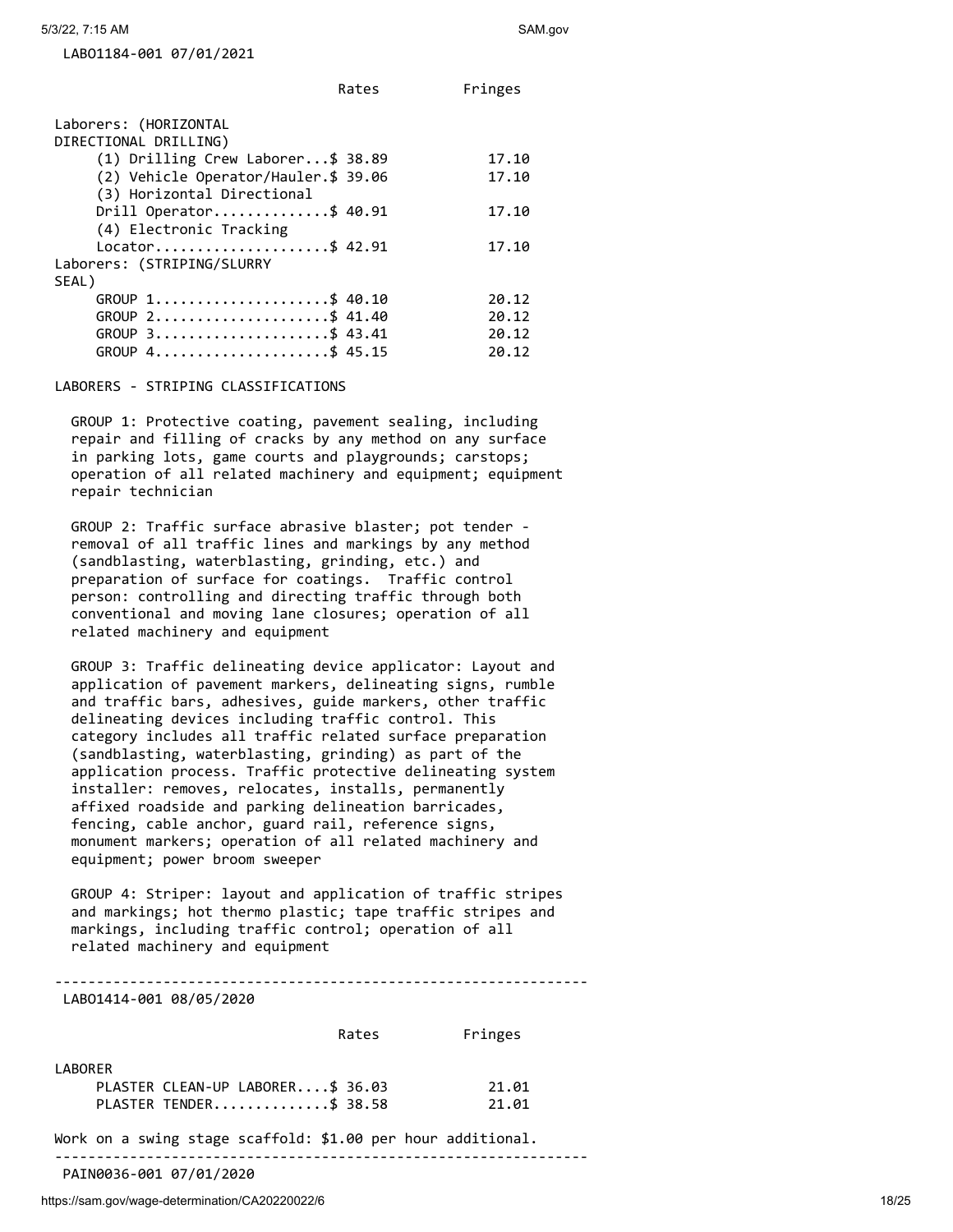|                                                                                                                                                                                                                                                            | Rates                                 | Fringes |
|------------------------------------------------------------------------------------------------------------------------------------------------------------------------------------------------------------------------------------------------------------|---------------------------------------|---------|
| Painters: (Including Lead<br>Abatement)                                                                                                                                                                                                                    |                                       |         |
| (1) Repaint (excludes San                                                                                                                                                                                                                                  |                                       |         |
| Diego County)\$ 29.59                                                                                                                                                                                                                                      |                                       | 17.12   |
| $(2)$ All Other Work\$ 33.12                                                                                                                                                                                                                               |                                       | 17.24   |
| REPAINT of any previously painted structure. Exceptions:<br>work involving the aerospace industry, breweries,<br>commercial recreational facilities, hotels which operate<br>commercial establishments as part of hotel service, and<br>sports facilities. |                                       |         |
| PAIN0036-006 10/01/2021                                                                                                                                                                                                                                    | ------------------------------------- |         |
|                                                                                                                                                                                                                                                            | Rates                                 | Fringes |
| DRYWALL FINISHER/TAPER<br>Antelope Valley North of<br>the following Boundary:<br>Kern County Line to Hwy.<br>#5, South on Hwy. #5 to<br>Hwy. N2, East on N2 to<br>Palmdale Blvd., to Hwy.<br>#14, South to Hwy. #18,                                       |                                       |         |
| East to Hwy. #395\$ 39.50                                                                                                                                                                                                                                  |                                       | 22.92   |
| Remainder of Los Angeles<br>County\$ 43.63                                                                                                                                                                                                                 |                                       | 22.92   |
| PAIN0036-015 01/01/2020                                                                                                                                                                                                                                    |                                       |         |
|                                                                                                                                                                                                                                                            | Rates                                 | Fringes |
|                                                                                                                                                                                                                                                            |                                       |         |
| GLAZIER\$ 43.45                                                                                                                                                                                                                                            |                                       | 23.39   |
| FOOTNOTE: Additional \$1.25 per hour for work in a condor,<br>from the third (3rd) floor and up Additional \$1.25 per<br>hour for work on the outside of the building from a swing<br>stage or any suspended contrivance, from the ground up               |                                       |         |
| PAIN1247-002 01/01/2021                                                                                                                                                                                                                                    |                                       |         |
|                                                                                                                                                                                                                                                            |                                       |         |
|                                                                                                                                                                                                                                                            | Rates                                 | Fringes |
| SOFT FLOOR LAYER\$ 38.75                                                                                                                                                                                                                                   |                                       | 14.03   |
| PLAS0200-009 08/04/2021                                                                                                                                                                                                                                    |                                       |         |
|                                                                                                                                                                                                                                                            |                                       |         |
|                                                                                                                                                                                                                                                            | Rates                                 | Fringes |
| PLASTERER\$ 45.77                                                                                                                                                                                                                                          |                                       | 18.39   |
| PLAS0500-002 07/01/2020                                                                                                                                                                                                                                    |                                       |         |
|                                                                                                                                                                                                                                                            | Rates                                 | Fringes |
| CEMENT MASON/CONCRETE FINISHER\$ 38.50                                                                                                                                                                                                                     |                                       | 25.91   |
| PLUM0016-001 09/01/2021                                                                                                                                                                                                                                    |                                       |         |
|                                                                                                                                                                                                                                                            |                                       |         |
|                                                                                                                                                                                                                                                            | Rates                                 | Fringes |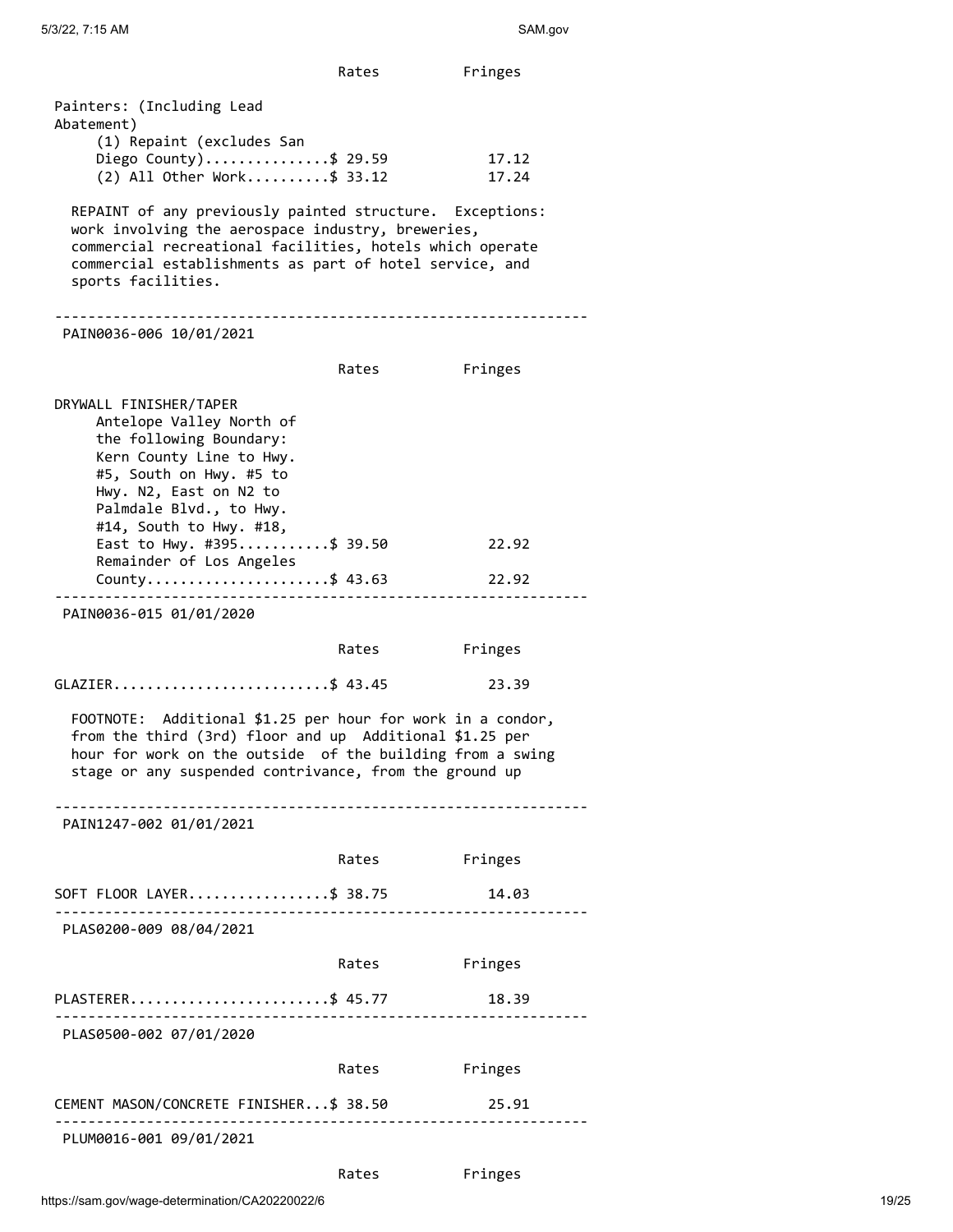| PLUMBER/PIPEFITTER<br>Work ONLY on new additions<br>and remodeling of bars,<br>restaurant, stores and<br>commercial buildings not<br>to exceed 5,000 sq. ft. of                                                                                                                                       |       |                |
|-------------------------------------------------------------------------------------------------------------------------------------------------------------------------------------------------------------------------------------------------------------------------------------------------------|-------|----------------|
| floor space\$ 52.20<br>Work ONLY on strip malls,<br>light commercial, tenant<br>improvement and remodel                                                                                                                                                                                               |       | 24.38          |
| work\$ 39.91<br>All other work except work<br>on new additions and<br>remodeling of bars,<br>restaurant, stores and<br>commercial buildings not<br>to exceed 5,000 sq. ft. of<br>floor space and work on<br>strip malls, light<br>commercial, tenant<br>improvement and remodel<br>work\$ 53.83 25.36 |       | 22.71          |
| PLUM0345-001 09/01/2021                                                                                                                                                                                                                                                                               |       |                |
|                                                                                                                                                                                                                                                                                                       | Rates | Fringes        |
|                                                                                                                                                                                                                                                                                                       |       |                |
| <b>PLUMBER</b><br>Landscape/Irrigation Fitter.\$ 36.85<br>Sewer & Storm Drain Work\$ 40.94                                                                                                                                                                                                            |       | 24.75<br>22.13 |
| ROOF0036-002 08/01/2021                                                                                                                                                                                                                                                                               |       |                |
|                                                                                                                                                                                                                                                                                                       | Rates | Fringes        |
| ROOFER\$ 42.07                                                                                                                                                                                                                                                                                        |       | 18.92          |
| FOOTNOTE: Pitch premium: Work on which employees are exposed<br>to pitch fumes or required to handle pitch, pitch base or<br>pitch impregnated products, or any material containing coal<br>tar pitch, the entire roofing crew shall receive \$1.75 per<br>hour ""pitch premium"" pay.                |       |                |
| SFCA0669-013 04/01/2022                                                                                                                                                                                                                                                                               |       |                |
| DOES NOT INCLUDE THE CITY OF POMONA, CATALINA ISLAND, AND THAT<br>PART OF LOS ANGELES COUNTY WITHIN 25 MILES OF THE CITY LIMITS<br>OF LOS ANGELES:                                                                                                                                                    |       |                |
|                                                                                                                                                                                                                                                                                                       | Rates | Fringes        |
| SPRINKLER FITTER\$ 43.25                                                                                                                                                                                                                                                                              |       | 26.77          |
| .<br>SFCA0709-005 01/01/2021                                                                                                                                                                                                                                                                          | .     |                |
| THE CITY OF POMOMA, CATALINA ISLAND, AND THAT PART OF LOS<br>ANGELES COUNTY WITHIN 25 MILES OF THE CITY LIMITS OF LOS<br>ANGELES:                                                                                                                                                                     |       |                |

Rates Fringes

https://sam.gov/wage-determination/CA20220022/6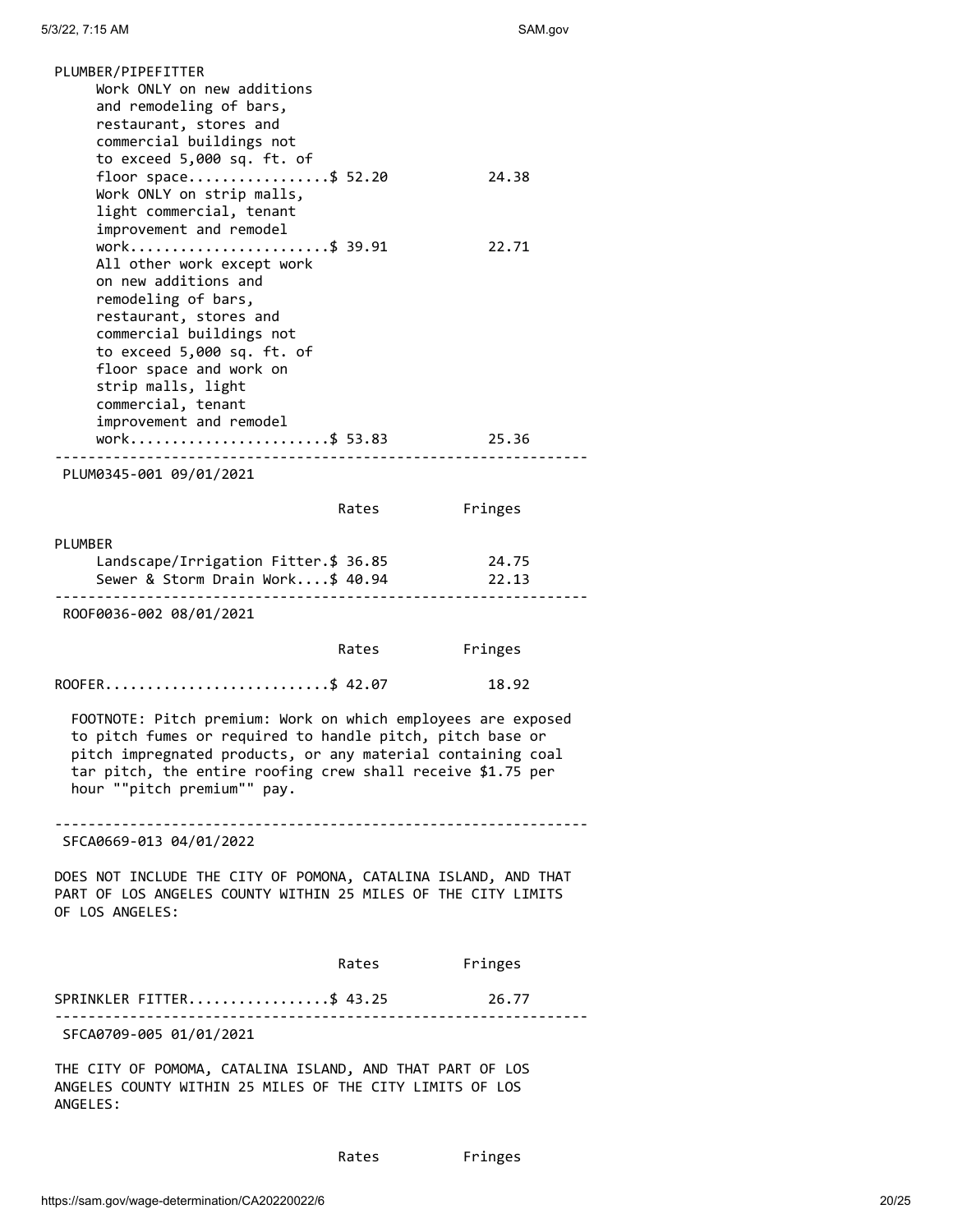5/3/22, 7:15 AM SAM.gov

|  | SPRINKLER FITTER (Fire)\$ 48.71 |  | 29.15 |
|--|---------------------------------|--|-------|
|  |                                 |  |       |

SHEE0105-002 07/01/2021

LOS ANGELES (South of a straight line between Gorman and Big Pines including Catalina Island)

https://sam.gov/wage-determination/CA20220022/6 21/25 Rates Fringes SHEET METAL WORKER (1) Light Commercial: Work on general sheet metal and heating and AC up to 4000 sq ft.........................\$ 30.14 10.74 (2) Modernization : Excluding New Construction - Under 5000 sq. ft. Does not include modification, upgrades, energy management, or conservation improvements of central heating and AC equpment.......................\$ 27.47 10.72 ---------------------------------------------------------------- SHEE0105-003 01/01/2022 LOS ANGELES (South of a straight line drawn between Gorman and Big Pines)and Catalina Island, INYO, KERN (Northeast part, East of Hwy 395), MONO ORANGE, RIVERSIDE, AND SAN BERNARDINO COUNTIES Rates Fringes SHEET METAL WORKER (1) Commercial - New Construction and Remodel work........................\$ 50.23 29.60 (2) Industrial work including air pollution control systems, noise abatement, hand rails, guard rails, excluding aritechtural sheet metal work, excluding A-C, heating, ventilating systems for human comfort...\$ 48.28 29.46 ---------------------------------------------------------------- SHEE0105-004 01/01/2022 KERN (Excluding portion East of Hwy 395) & LOS ANGELES (North of a straight line drawn between Gorman and Big Pines including Cities of Lancaster and Palmdale) COUNTIES Rates Fringes SHEET METAL WORKER................\$ 39.08 28.84 ---------------------------------------------------------------- TEAM0011-002 07/01/2020 Rates Fringes TRUCK DRIVER GROUP 1.....................\$ 32.59 30.59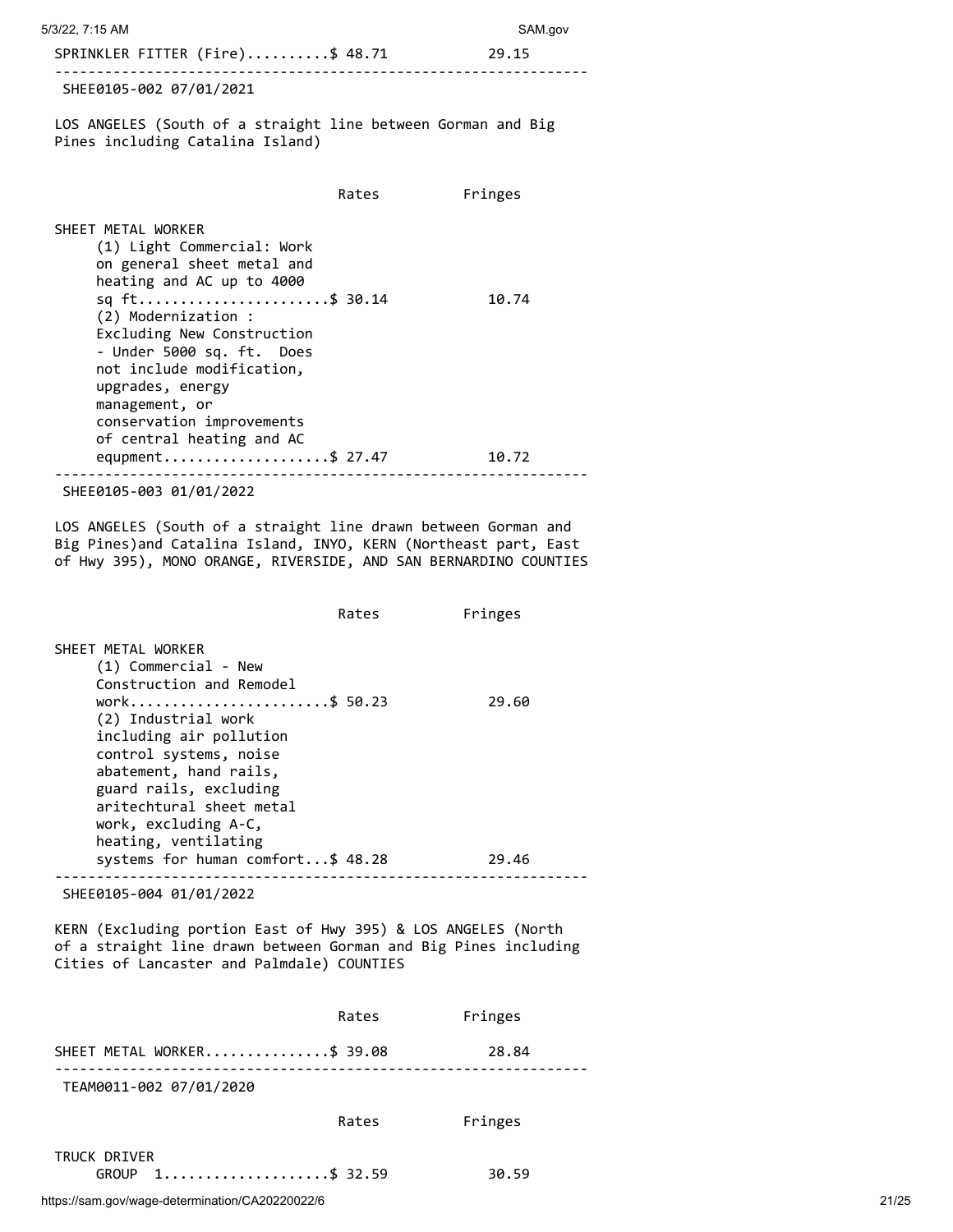| GROUP        |                  | 30.59 |
|--------------|------------------|-------|
| <b>GROUP</b> | $3$ \$ 32.87     | 30.59 |
| <b>GROUP</b> | 4                | 30.59 |
| GROUP        | $5$ \$ 33.09     | 30.59 |
| GROUP        | 6                | 30.59 |
| <b>GROUP</b> | $7$ \$ 33.37     | 30.59 |
| GROUP        | 8\$ 33.62        | 30.59 |
| GROUP        |                  | 30.59 |
|              | GROUP 10\$ 34.12 | 30.59 |
|              | GROUP 11\$ 34.62 | 30.59 |
|              | GROUP 12\$ 35.05 | 30.59 |

## WORK ON ALL MILITARY BASES:

PREMIUM PAY: \$3.00 per hour additional. [29 palms Marine Base, Camp Roberts, China Lake, Edwards AFB, El Centro Naval Facility, Fort Irwin, Marine Corps Logistics Base at Nebo & Yermo, Mountain Warfare Training Center, Bridgeport, Point Arguello, Point Conception, Vandenberg AFB]

TRUCK DRIVERS CLASSIFICATIONS

GROUP 1: Truck driver

 GROUP 2: Driver of vehicle or combination of vehicles - 2 axles; Traffic control pilot car excluding moving heavy equipment permit load; Truck mounted broom

 GROUP 3: Driver of vehicle or combination of vehicles - 3 axles; Boot person; Cement mason distribution truck; Fuel truck driver; Water truck - 2 axle; Dump truck, less than 16 yds. water level; Erosion control driver

 GROUP 4: Driver of transit mix truck, under 3 yds.; Dumpcrete truck, less than 6-1/2 yds. water level

 GROUP 5: Water truck, 3 or more axles; Truck greaser and tire person (\$0.50 additional for tire person); Pipeline and utility working truck driver, including winch truck and plastic fusion, limited to pipeline and utility work; Slurry truck driver

 GROUP 6: Transit mix truck, 3 yds. or more; Dumpcrete truck, 6-1/2 yds. water level and over; Vehicle or combination of vehicles - 4 or more axles; Oil spreader truck; Dump truck, 16 yds. to 25 yds. water level

 GROUP 7: A Frame, Swedish crane or similar; Forklift driver; Ross carrier driver

 GROUP 8: Dump truck, 25 yds. to 49 yds. water level; Truck repair person; Water pull - single engine; Welder

 GROUP 9: Truck repair person/welder; Low bed driver, 9 axles or over

 GROUP 10: Dump truck - 50 yds. or more water level; Water pull - single engine with attachment

 GROUP 11: Water pull - twin engine; Water pull - twin engine with attachments; Winch truck driver - \$1.25 additional when operating winch or similar special attachments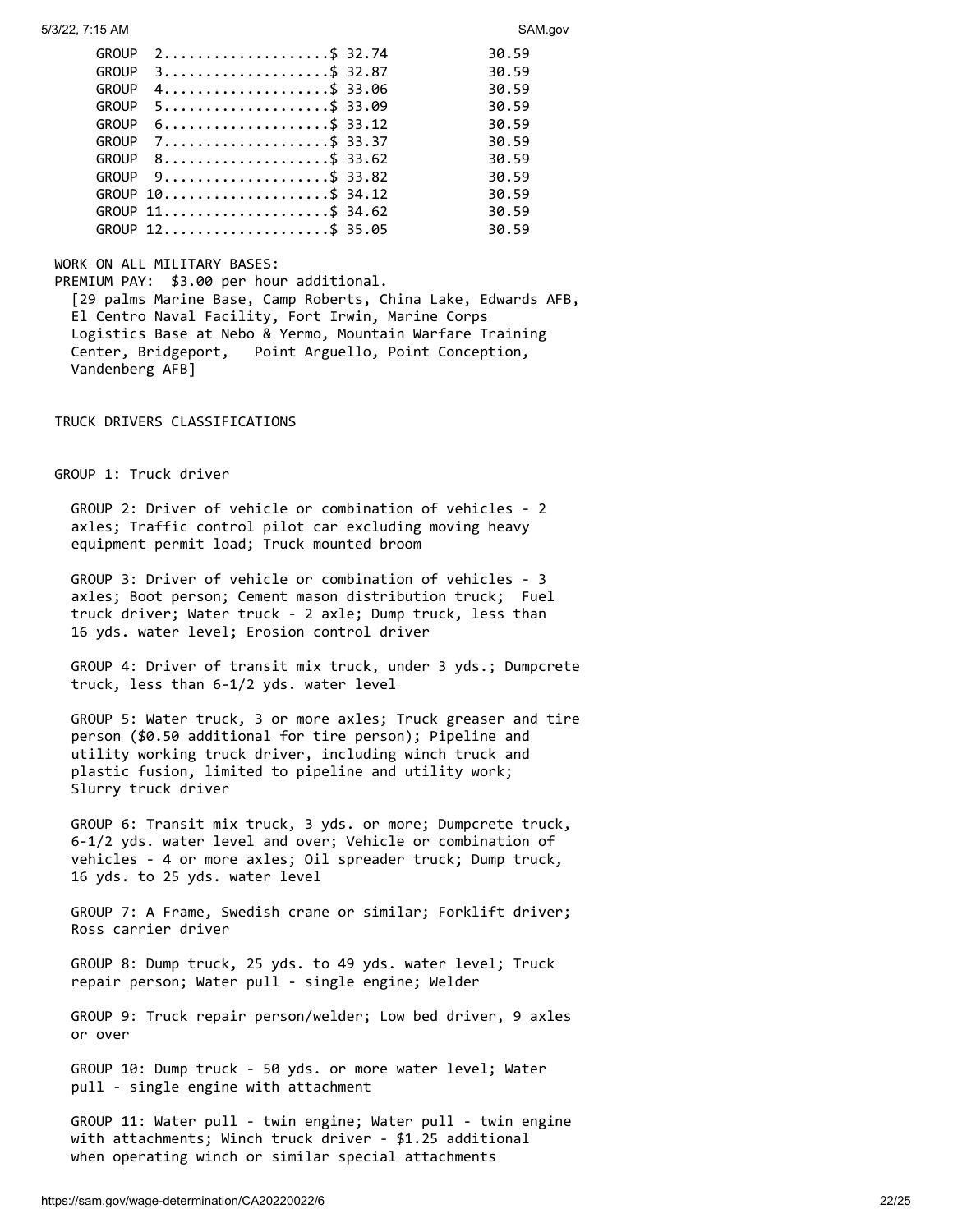GROUP 12: Boom Truck 17K and above

----------------------------------------------------------------

WELDERS - Receive rate prescribed for craft performing operation to which welding is incidental.

#### ================================================================

Note: Executive Order (EO) 13706, Establishing Paid Sick Leave for Federal Contractors applies to all contracts subject to the Davis-Bacon Act for which the contract is awarded (and any solicitation was issued) on or after January 1, 2017. If this contract is covered by the EO, the contractor must provide employees with 1 hour of paid sick leave for every 30 hours they work, up to 56 hours of paid sick leave each year. Employees must be permitted to use paid sick leave for their own illness, injury or other health-related needs, including preventive care; to assist a family member (or person who is like family to the employee) who is ill, injured, or has other health-related needs, including preventive care; or for reasons resulting from, or to assist a family member (or person who is like family to the employee) who is a victim of, domestic violence, sexual assault, or stalking. Additional information on contractor requirements and worker protections under the EO is available at

https://www.dol.gov/agencies/whd/government-contracts.

Unlisted classifications needed for work not included within the scope of the classifications listed may be added after award only as provided in the labor standards contract clauses (29CFR 5.5 (a) (1) (ii)).

----------------------------------------------------------------

The body of each wage determination lists the classification and wage rates that have been found to be prevailing for the cited type(s) of construction in the area covered by the wage determination. The classifications are listed in alphabetical order of ""identifiers"" that indicate whether the particular rate is a union rate (current union negotiated rate for local), a survey rate (weighted average rate) or a union average rate (weighted union average rate).

## Union Rate Identifiers

A four letter classification abbreviation identifier enclosed in dotted lines beginning with characters other than ""SU"" or ""UAVG"" denotes that the union classification and rate were prevailing for that classification in the survey. Example: PLUM0198-005 07/01/2014. PLUM is an abbreviation identifier of the union which prevailed in the survey for this classification, which in this example would be Plumbers. 0198 indicates the local union number or district council number where applicable, i.e., Plumbers Local 0198. The next number, 005 in the example, is an internal number used in processing the wage determination. 07/01/2014 is the effective date of the most current negotiated rate, which in this example is July 1, 2014.

Union prevailing wage rates are updated to reflect all rate changes in the collective bargaining agreement (CBA) governing this classification and rate.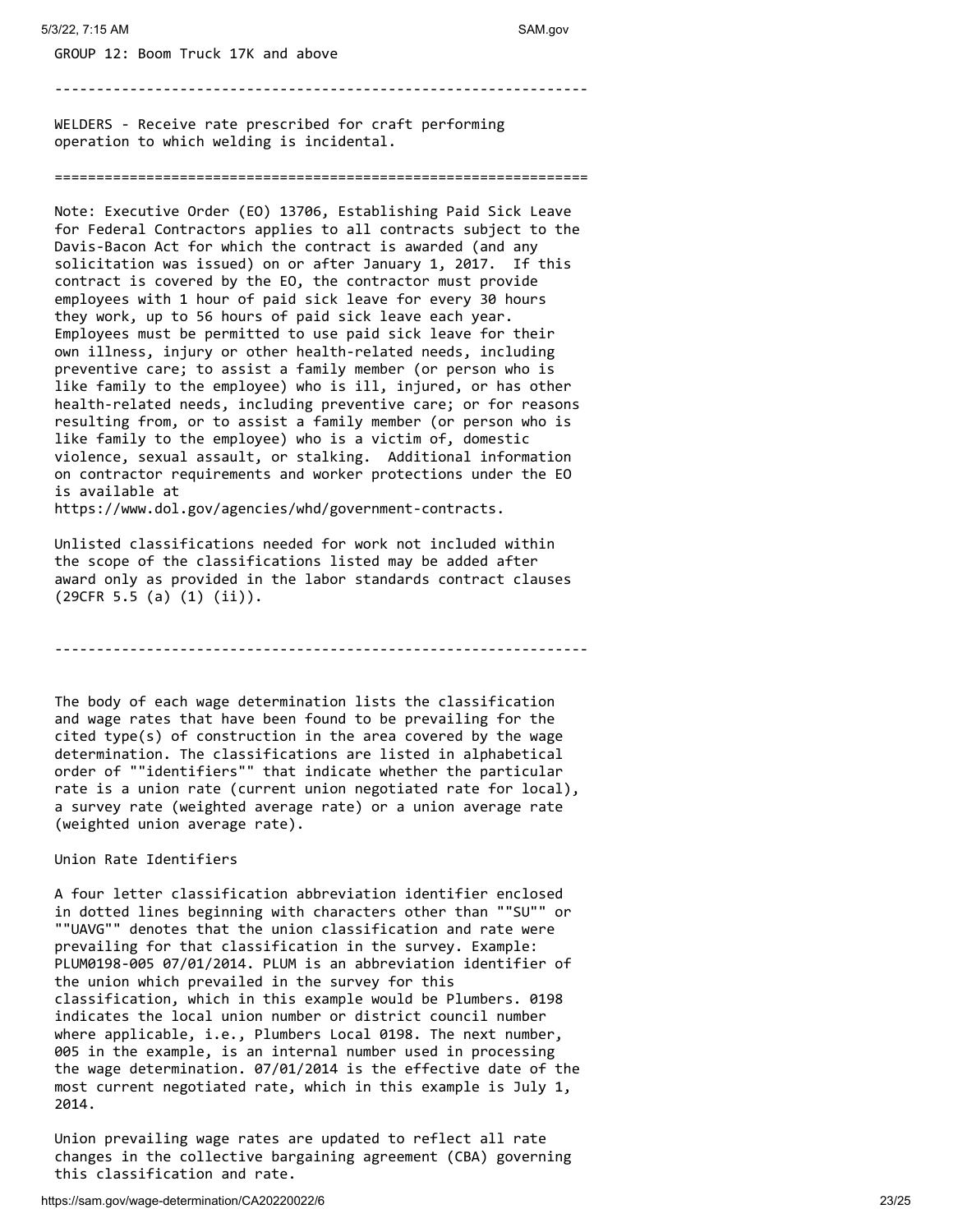#### Survey Rate Identifiers

Classifications listed under the ""SU"" identifier indicate that no one rate prevailed for this classification in the survey and the published rate is derived by computing a weighted average rate based on all the rates reported in the survey for that classification. As this weighted average rate includes all rates reported in the survey, it may include both union and non-union rates. Example: SULA2012-007 5/13/2014. SU indicates the rates are survey rates based on a weighted average calculation of rates and are not majority rates. LA indicates the State of Louisiana. 2012 is the year of survey on which these classifications and rates are based. The next number, 007 in the example, is an internal number used in producing the wage determination. 5/13/2014 indicates the survey completion date for the classifications and rates under that identifier.

Survey wage rates are not updated and remain in effect until a new survey is conducted.

Union Average Rate Identifiers

Classification(s) listed under the UAVG identifier indicate that no single majority rate prevailed for those classifications; however, 100% of the data reported for the classifications was union data. EXAMPLE: UAVG-OH-0010 08/29/2014. UAVG indicates that the rate is a weighted union average rate. OH indicates the state. The next number, 0010 in the example, is an internal number used in producing the wage determination. 08/29/2014 indicates the survey completion date for the classifications and rates under that identifier.

A UAVG rate will be updated once a year, usually in January of each year, to reflect a weighted average of the current negotiated/CBA rate of the union locals from which the rate is based.

----------------------------------------------------------------

#### WAGE DETERMINATION APPEALS PROCESS

1.) Has there been an initial decision in the matter? This can be:

- \* an existing published wage determination
- \* a survey underlying a wage determination
- a Wage and Hour Division letter setting forth a position on a wage determination matter
- \* a conformance (additional classification and rate) ruling

On survey related matters, initial contact, including requests for summaries of surveys, should be with the Wage and Hour National Office because National Office has responsibility for the Davis-Bacon survey program. If the response from this initial contact is not satisfactory, then the process described in 2.) and 3.) should be followed.

With regard to any other matter not yet ripe for the formal process described here, initial contact should be with the Branch of Construction Wage Determinations. Write to:

Branch of Construction Wage Determinations